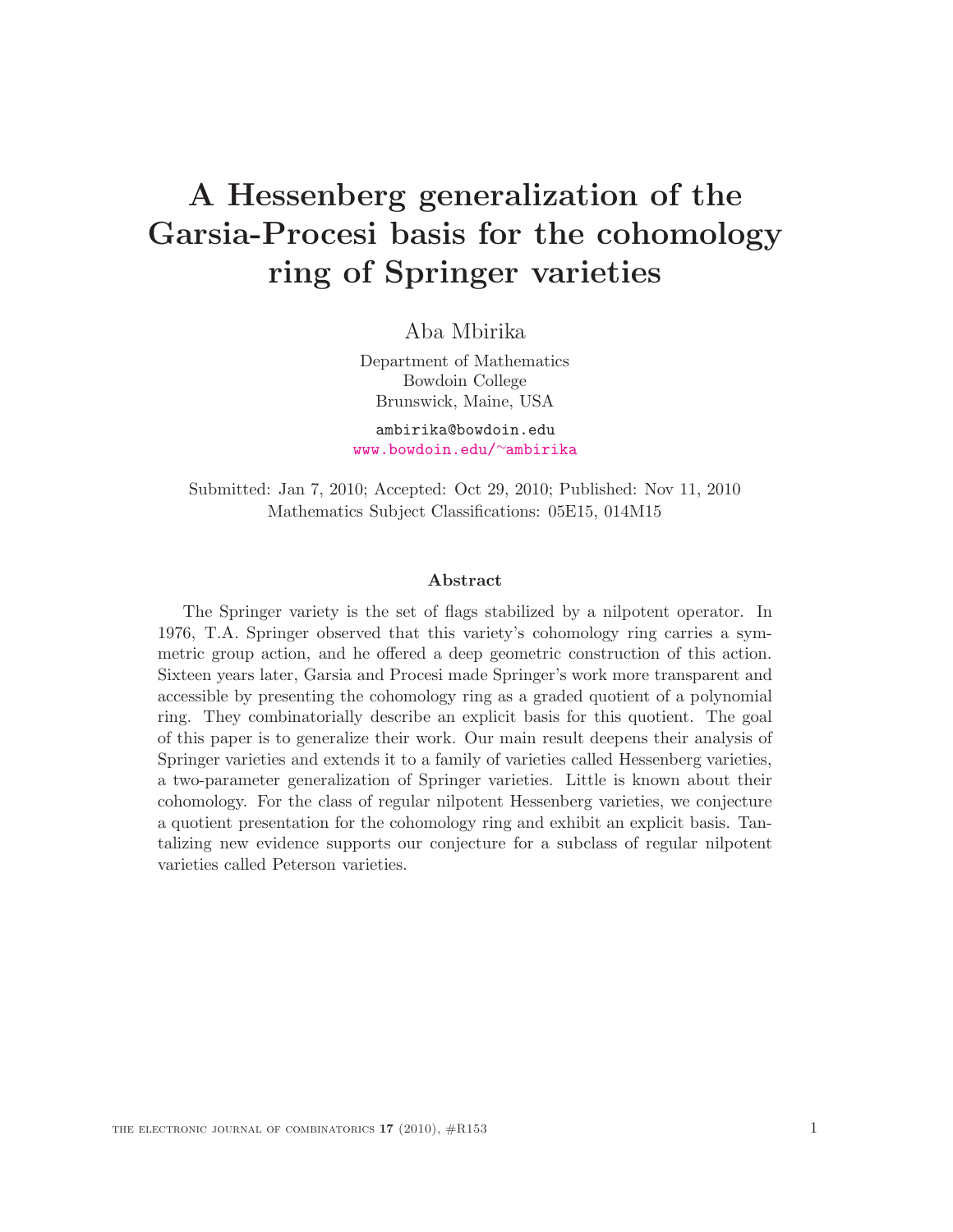## Contents

| $\mathbf{1}$   | Introduction                                                               |                                                                                                                    |                |
|----------------|----------------------------------------------------------------------------|--------------------------------------------------------------------------------------------------------------------|----------------|
|                | 1.1                                                                        |                                                                                                                    | $\overline{4}$ |
|                | 1.2                                                                        | Definition of a Hessenberg variety $\dots \dots \dots \dots \dots \dots \dots \dots \dots$                         | $\overline{5}$ |
|                | 1.3                                                                        | Using $(h, \mu)$ -fillings to compute the Betti numbers of Hessenberg varieties.                                   | $\overline{5}$ |
|                | 1.4                                                                        | The map $\Phi$ from $(h, \mu)$ -fillings to monomials $\mathcal{A}_h(\mu)$                                         | - 6            |
| $\mathbf{2}$   |                                                                            | The Springer setting                                                                                               | $\overline{7}$ |
|                | 2.1                                                                        | Remarks on the map $\Phi$ when $h = (1, 2, \ldots, n)$                                                             | 8 <sup>8</sup> |
|                | 2.2                                                                        | The inverse map $\Psi$ from monomials in $\mathcal{A}(\mu)$ to $(h, \mu)$ -fillings                                | 8 <sup>8</sup> |
|                | 2.3                                                                        | $\mathcal{A}(\mu)$ coincides with the Garsia-Procesi basis $\mathcal{B}(\mu)$                                      | 12             |
| 3              |                                                                            | The regular nilpotent Hessenberg setting                                                                           | <b>16</b>      |
|                | 3.1                                                                        | The ideal $J_h$ , the quotient ring $R/J_h$ , and its basis $\mathcal{B}_h(\mu)$                                   | 17             |
|                | 3.2                                                                        |                                                                                                                    | 18             |
|                | 3.3                                                                        | The inverse map $\Psi_h$ from monomials in $\mathcal{B}_h(\mu)$ to $(h, \mu)$ -fillings                            | <b>20</b>      |
|                | 3.4                                                                        | $\mathcal{A}_h(\mu)$ coincides with the basis of monomials $\mathcal{B}_h(\mu)$ for $R/J_h$                        | <b>26</b>      |
| $\overline{4}$ | Tantalizing evidence, elaborative example, future work and questions<br>26 |                                                                                                                    |                |
|                | 4.1                                                                        |                                                                                                                    | 26             |
|                | 4.2                                                                        |                                                                                                                    | 27             |
|                | 4.3                                                                        |                                                                                                                    | 27             |
|                | 4.4                                                                        | Two open questions $\ldots \ldots \ldots \ldots \ldots \ldots \ldots \ldots \ldots \ldots \ldots \ldots \ldots 28$ |                |

## <span id="page-1-0"></span>1 Introduction

The Springer variety  $\mathfrak{S}_X$  is defined to be the set of flags stabilized by a nilpotent operator X. Each nilpotent operator corresponds to a partition  $\mu$  of n via decomposition of X into Jordan canonical blocks. In 1976, Springer [\[11\]](#page-28-0) observed that the cohomology ring of  $\mathfrak{S}_X$  carries a symmetric group action, and he gave a deep geometric construction of this action. In the years that followed, De Concini and Procesi [\[2\]](#page-27-1) made this action more accessible by presenting the cohomology ring as a graded quotient of a polynomial ring. Garsia and Procesi [\[5\]](#page-27-2) later gave an explicit basis of monomials  $\mathcal{B}(\mu)$  for this quotient. Moreover, they proved this quotient is indeed isomorphic to  $H^*(\mathfrak{S}_X)$ .

We explore the two-parameter generalization of the Springer variety called Hessenberg varieties  $\mathfrak{H}(X, h)$ , which were introduced by De Mari, Procesi, and Shayman [\[3\]](#page-27-3). These varieties are parametrized by a nilpotent operator  $X$  and a nondecreasing map h called a Hessenberg function. The cohomology of Springer's variety is well-known [\[11,](#page-28-0) [12,](#page-28-1) [2,](#page-27-1) [5,](#page-27-2) [14\]](#page-28-2), but little is known about the cohomology of the family of Hessenberg varieties. However in 2005, Tymoczko [\[15\]](#page-28-3) offered a first glimpse by giving a paving by affines of these Hessenberg varieties. This allowed her to give a combinatorial algorithm to compute its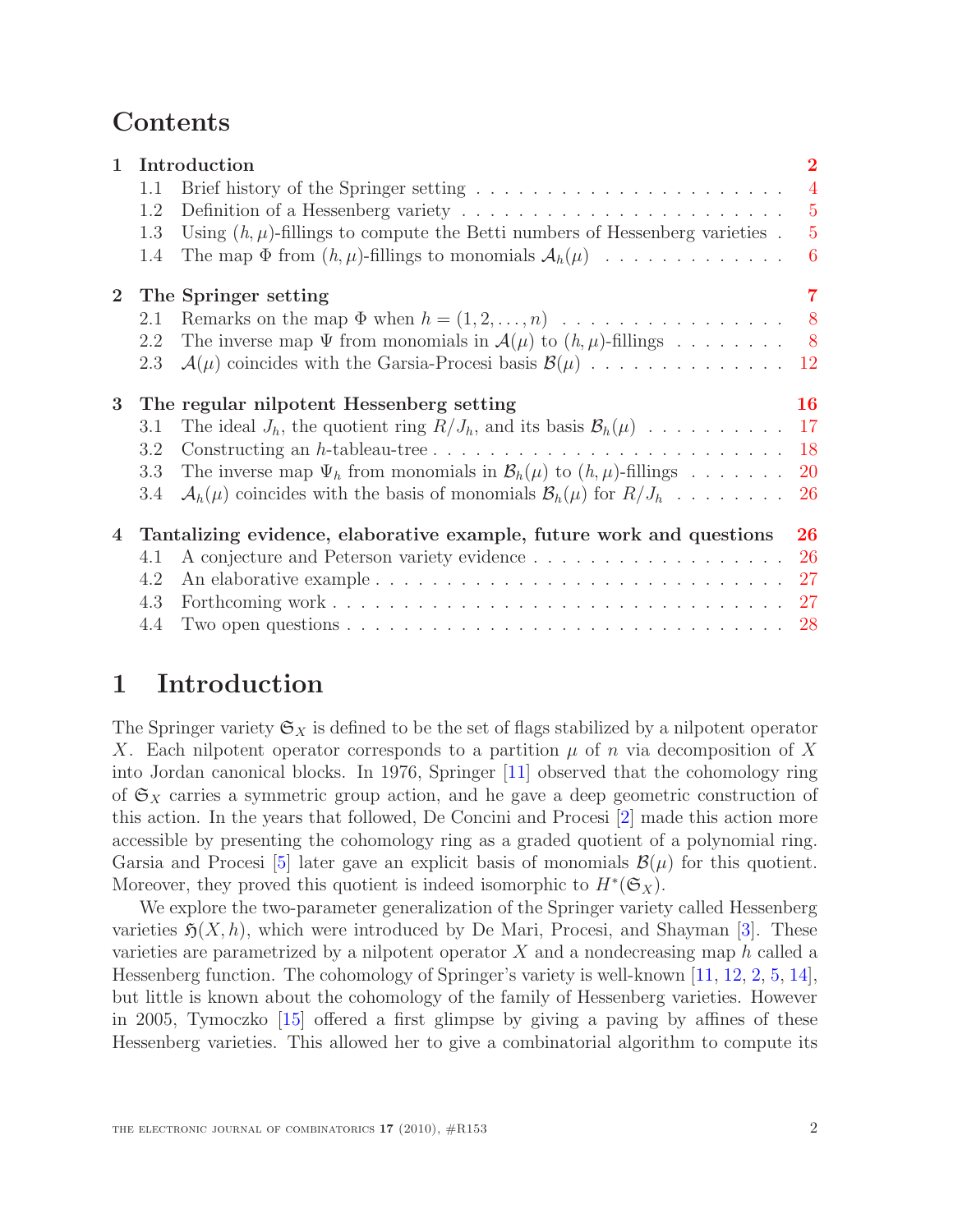Betti numbers. Using certain Young diagram fillings, which we call  $(h, \mu)$ -fillings in this paper, she calculates the number of *dimension pairs* for each  $(h, \mu)$ -filling.

**Theorem** (Tymoczko). The dimension of  $H^{2k}(\mathfrak{H}(X,h))$  is the number of  $(h,\mu)$ -fillings T such that  $T$  has  $k$  dimension pairs.

A main result in this paper connects the dimension-counting objects, namely the  $(h, \mu)$ -fillings, for the graded parts of  $H^*(\mathfrak{H}(X, h))$  to a set of monomials  $\mathcal{A}_h(\mu)$ . We describe a map  $\Phi$  from these  $(h, \mu)$ -fillings onto the set  $\mathcal{A}_h(\mu)$  in Subsection [1.4.](#page-5-0) It turns out in the Springer setting that this map extends to a graded vector space isomorphism between two different presentations of cohomology, one geometric and the other algebraic. Furthermore, the monomials  $\mathcal{A}_h(\mu)$  correspond exactly to the Garsia-Procesi basis (see Subsection [2.3\)](#page-11-0) in this Springer setting.

For arbitrary non-Springer Hessenberg varieties  $\mathfrak{H}(X, h)$ , the map  $\Phi$  takes  $(h, \mu)$ -fillings to a different set of monomials. The natural question to ask is, "Are the new corresponding monomials  $A_h(\mu)$  meaningful in this setting?". For a certain subclass of Hessenberg varieties called *regular nilpotent*, the answer is yes. This is shown in Section [3.](#page-15-0) We easily construct a special ideal  $J_h$  (see Subsection [3.1\)](#page-16-0) with some interesting properties. The quotient of a polynomial ring by this ideal has basis  $\mathcal{B}_h(\mu)$  which coincides exactly with the set of monomials  $A_h(\mu)$ . Recent work of Harada and Tymoczko suggests that our quotient may be a presentation for  $H^*(\mathfrak{H}(X,h))$  when X is regular nilpotent. Little is known about the cohomology of arbitrary Hessenberg varieties in general. We hope to extend results to this setting in future work. We illustrate this goal in Figure [1.1.](#page-2-0)



<span id="page-2-0"></span>Figure 1.1: Goal in the arbitrary Hessenberg setting.

The main results of this paper are the following:

• In Section [2,](#page-6-0) we complete the three legs of the triangle in the Springer setting. In this setting, the  $(h, \mu)$ -fillings are simply the row-strict tableaux. They are the generating set for the vector space which we call  $M^{\mu}$  (see Subsection [2.1\)](#page-7-0). The ideal  $I_{h,\mu}$  in Figure [1.1](#page-2-0) is the famed Tanisaki ideal [\[14\]](#page-28-2), denoted  $I_{\mu}$  in the literature. It turns out that our set of monomials  $A_h(\mu)$  coincides with the Garsia-Procesi basis  $\mathcal{B}(\mu)$  of monomials for the rational cohomology of the Springer varieties for  $R := \mathbb{Q}[x_1, \ldots, x_n]$ . Garsia and Procesi used a tree on Young diagrams to find  $\mathcal{B}(\mu)$ . We refine their construction and build a *modified GP-tree for*  $\mu$  (see Definition [2.3.5\)](#page-12-0). This refinement helps us obtain more information from their tree, thus revealing our  $(h, \mu)$ -fillings in their construction of the basis.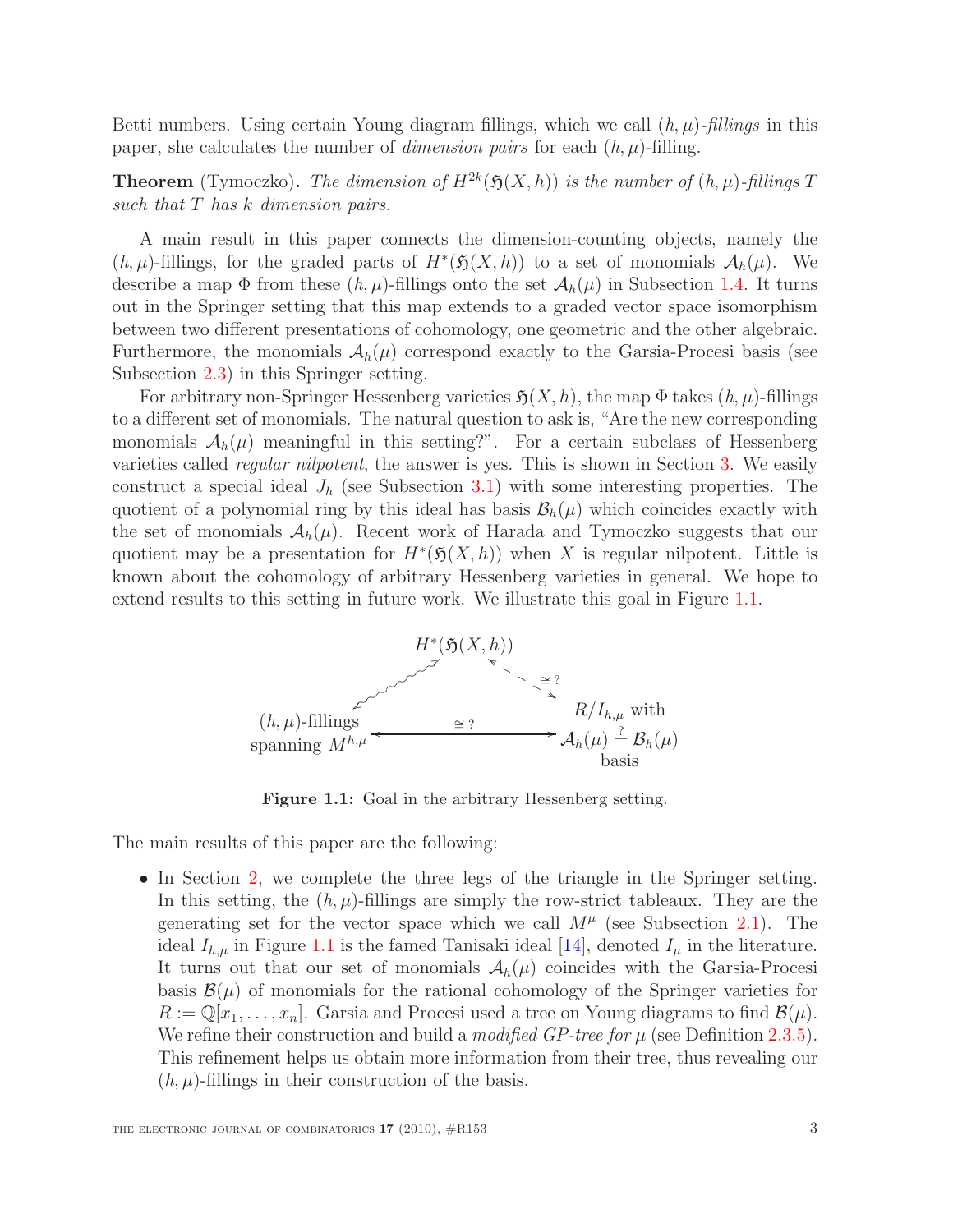- For each Hessenberg function  $h$ , we construct an ideal  $J_h$  (see Subsection [3.1\)](#page-16-0) out of modified complete symmetric functions. We identify a basis for the quotient  $R/J_h$ , where we take R to be the ring  $\mathbb{Z}[x_1, \ldots, x_n].$
- To show that the bottom leg of the triangle holds in the regular nilpotent case, we construct what we call an h-tableau-tree (see Definition [3.2.9\)](#page-18-0). This tree plays the same role as its counterpart, the modified GP-tree, does in the Springer setting. We find that the monomials  $A_h(\mu)$  coincide with a natural basis  $B_h(\mu)$  of monomials for  $R/J_h$  (see Subsection [3.4\)](#page-25-0).
- Recent results of Harada and Tymoczko [\[6\]](#page-27-4) give tantalizing evidence that the quotient  $R/J_h$  may indeed be a presentation for  $H^*(\mathfrak{H}(X,h))$  for a subclass of regular nilpotent Hessenberg varieties called Peterson varieties. We conjecture  $R/J_h$  is a presentation for the integral cohomology ring of the regular nilpotent Hessenberg varieties.

#### Acknowledgments

The author thanks his advisor in this project, Julianna Tymoczko, for endless feedback at our many meetings. Thanks also to Megumi Harada and Alex Woo for fruitful conversations. He is also grateful to Fred Goodman for very helpful comments which significantly improved this manuscript. Jonas Meyer and Erik Insko also gave useful input. Lastly, I thank the anonymous referee for an exceptionally thorough reading of this manuscript and many helpful suggestions.

### <span id="page-3-0"></span>1.1 Brief history of the Springer setting

Let  $\mathfrak{N}(\mu)$  be the set of nilpotent elements in  $\text{Mat}_n(\mathbb{C})$  with Jordan blocks of weakly decreasing sizes  $\mu_1 \geq \mu_2 \ldots \geq \mu_s > 0$  so that  $\sum_{i=1}^s \mu_i = n$ . The quest began 50 years ago to find the equations of the closure  $\overline{\mathfrak{N}(\mu)}$  in  $\mathrm{Mat}_n(\mathbb{C})$ —that is, the generators of the ideal of polynomial functions on  $\text{Mat}_n(\mathbb{C})$  which vanish on  $\mathfrak{N}(\mu)$ . When  $\mu = (n)$ , Kostant [\[7\]](#page-27-5) showed in his fundamental 1963 paper that the ideal is given by the invariants of the conjugation action of  $GL_n(\mathbb{C})$  on  $Mat_n(\mathbb{C})$ . In 1981, De Concini and Procesi [\[2\]](#page-27-1) proposed a set of generators for the ideals of the schematic intersections  $\mathfrak{N}(\mu) \cap T$  where T is the set of diagonal matrices and  $\mu$  is an arbitrary partition of n. In 1982, Tanisaki [\[14\]](#page-28-2) simplified their ideal; his simplification has since become known as the Tanisaki ideal  $I_{\mu}$ . For a representation theoretic interpretation of this ideal in terms of representation theory of Lie algebras see Stroppel [\[13\]](#page-28-4). In 1992, Garsia and Procesi [\[5\]](#page-27-2) showed that the ring  $R_{\mu} = \mathbb{Q}[x_1,\ldots,x_n]/I_{\mu}$  is isomorphic to the cohomology ring of a variety called the Springer variety associated to a nilpotent element  $X \in \mathfrak{N}(\mu)$ . Much work has been done to simplify the description of the Tanisaki ideal even further, including work by Biagioli, Faridi, and Rosas [\[1\]](#page-27-6) in 2008. Inspired by their work, we generalize the Tanisaki ideal in the author's thesis [\[8\]](#page-27-7) and forthcoming joint work [\[9\]](#page-27-8) for a subclass of the family of varieties that naturally extends Springer varieties, called Hessenberg varieties.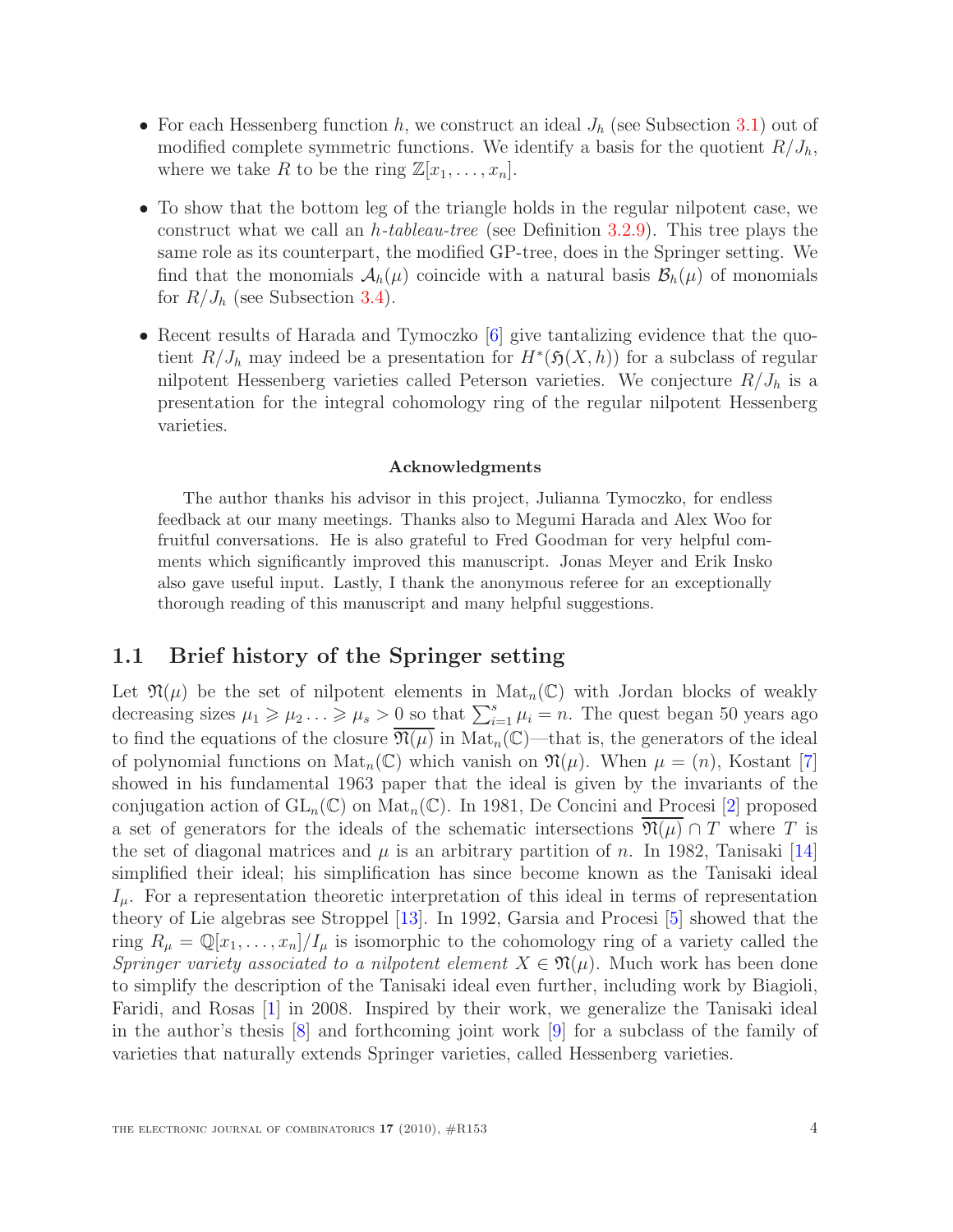#### <span id="page-4-0"></span>1.2 Definition of a Hessenberg variety

Hessenberg varieties were introduced by De Mari, Procesi, and Shayman [\[3\]](#page-27-3) in 1992. Let h be a map from  $\{1, 2, \ldots, n\}$  to itself. Denote  $h_i$  to be the image of i under h. An n-tuple  $h = (h_1, \ldots, h_n)$  is a *Hessenberg function* if it satisfies the two constraints:

(a) 
$$
i \le h_i \le n, \quad i \in \{1, ..., n\}
$$
  
(b)  $h_i \le h_{i+1}, \quad i \in \{1, ..., n-1\}.$ 

A flag is a nested sequence of C-vector spaces  $V_1 \subseteq V_2 \subseteq \cdots \subseteq V_n = \mathbb{C}^n$  where each  $V_i$  has dimension i. The collection of all such flags is called the full flag variety  $\mathfrak{F}$ . Fix a nilpotent operator  $X \in Mat_n(\mathbb{C})$ . We define a *Hessenberg variety* to be the following subvariety of the full flag variety:

$$
\mathfrak{H}(X,h) = \{ \text{Flags} \in \mathfrak{F} \mid X \cdot V_i \subseteq V_{h(i)} \text{ for all } i \}.
$$

Since conjugating the nilpotent X will produce a variety homeomorphic to  $\mathfrak{H}(X, h)$  [\[15,](#page-28-3) Proposition 2.7, we can assume that the nilpotent operator  $X$  is in Jordan canonical  $\sum_{i=1}^{s} \mu_i = n$ . We may view  $\mu$  as a partition of n or as a Young diagram with row lengths form, with a weakly decreasing sequence of Jordan block sizes  $\mu_1 \geqslant \cdots \geqslant \mu_s > 0$  so that  $\mu_i$ . Thus there is a one-to-one correspondence between Young diagrams and conjugacy classes of nilpotent operators.

For a fixed nilpotent operator  $X$ , there are two extremal cases for the choice of the Hessenberg function h: the minimal case occurs when  $h(i) = i$  for all i, and the maximal case occurs when  $h(i) = n$  for all i. In the first case when  $h = (1, 2, \ldots, n)$ , the variety  $\mathfrak{H}(X, h)$  obtained is the Springer variety, which we denote  $\mathfrak{S}_X$ . In the second case when  $h = (n, \ldots, n)$ , all flags satisfy the condition  $X \cdot V_i \subseteq V_{h(i)}$  for all i and hence  $\mathfrak{H}(X, h)$  is the full flag variety  $\mathfrak{F}.$ 

## <span id="page-4-1"></span>1.3 Using  $(h, \mu)$ -fillings to compute the Betti numbers of Hessenberg varieties

In 2005, Tymoczko [\[15\]](#page-28-3) gave a combinatorial procedure for finding the dimensions of the graded parts of  $H^*(\mathfrak{H}(X,h))$ . Let the Young diagram  $\mu$  correspond to the Jordan canonical form of  $X$  as given in Subsection [1.2.](#page-4-0) Any injective placing of the numbers 1,..., *n* in a diagram  $\mu$  with *n* boxes is called a *filling of*  $\mu$ . It is called an (*h-* $\mu$ )-*filling* if it adheres to the following rule: a horizontal adjacency  $\boxed{k \ j}$  is allowed only if  $k \leq h(j)$ . If h and  $\mu$  are clear from context, then we often call this a *permissible filling*. When  $h = (3, 3, 3)$  all permissible fillings of  $\mu = (2, 1)$  coincide with all possible fillings as shown below.

If  $h = (1, 3, 3)$  then the fourth and fifth tableaux in Figure [1.2](#page-5-1) are not  $(h, \mu)$ -fillings since  $\boxed{2|1}$  and  $\boxed{3|1}$  are not allowable adjacencies for this h.

**Definition 1.3.1** (Dimension pair). Let h be a Hessenberg function and  $\mu$  be a partition of n. The pair  $(a, b)$  is a *dimension pair* of an  $(h, \mu)$ -filling T if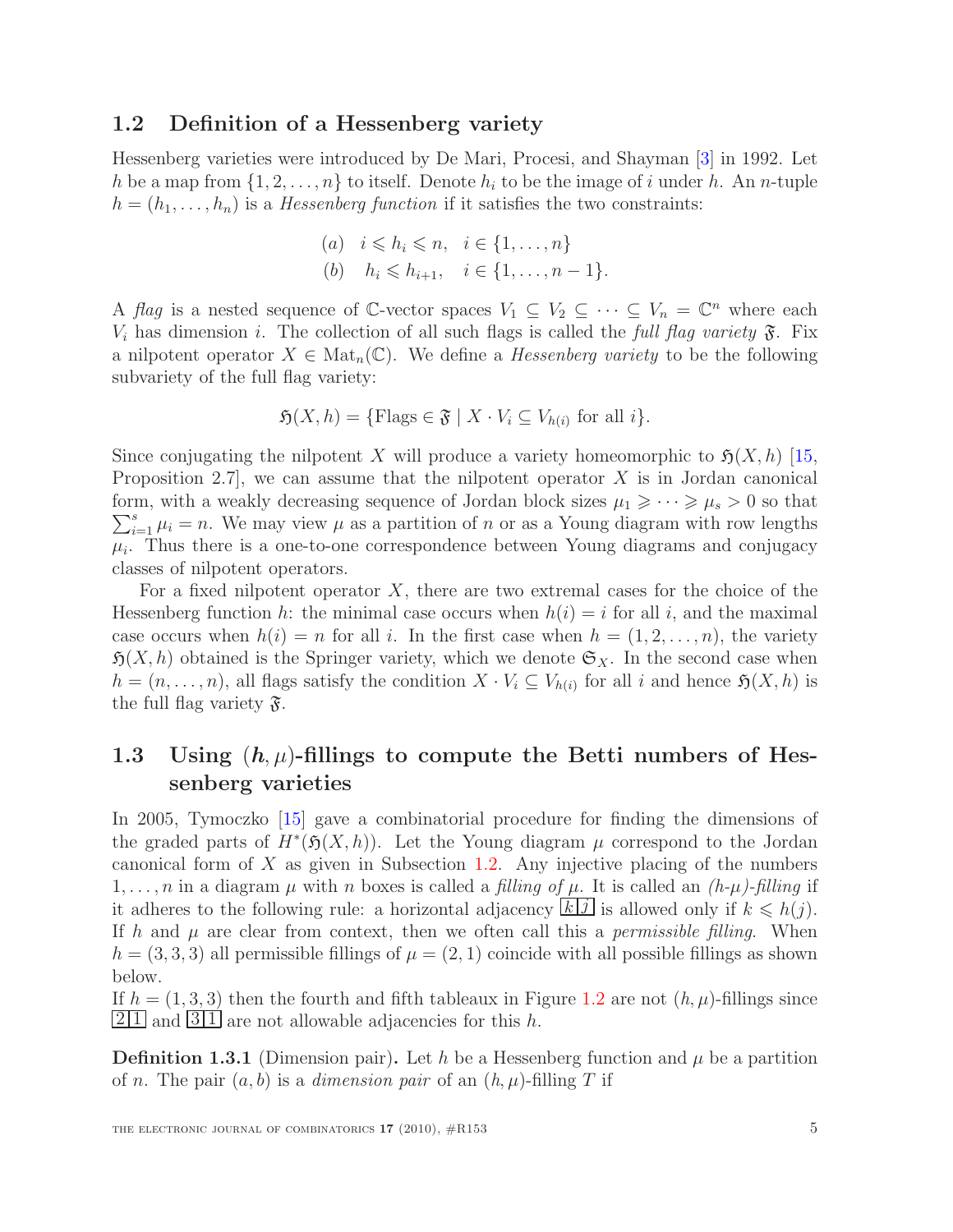

<span id="page-5-1"></span>**Figure 1.2:** The six  $(h, \mu)$ -fillings for  $h = (3, 3, 3)$  and  $\mu = (2, 1)$ .

- 1.  $b > a$ ,
- 2. b is below a and in the same column, or b is in any column strictly to the left of  $a$ , and
- 3. if some box with filling c happens to be adjacent and to the right of a, then  $b \le h(c)$ .

**Theorem 1.3.2** (Tymoczko). [\[15,](#page-28-3) Theorem 1.1] The dimension of  $H^{2k}(\mathfrak{H}(X,h))$  is the number of  $(h, \mu)$ -fillings T such that T has k dimension pairs.

Remark 1.3.3. Tymoczko proves this theorem by providing an explicit geometric construction which partitions  $\mathfrak{H}(X, h)$  into pieces homeomorphic to complex affine space. In fact, this is a paving by affines and consequently determines the Betti numbers of  $\mathfrak{H}(X, h)$ . See [\[15\]](#page-28-3) for precise details.

**Example [1.3](#page-5-2).4.** Fix  $h = (1, 3, 3)$  and let  $\mu$  have shape  $(2, 1)$ . Figure 1.3 gives all possible  $(h, \mu)$ -fillings and their corresponding dimension pairs. We conclude  $H^0$  has dimension 1 since exactly one filling has 0 dimension pairs.  $H^2$  has dimension 2 since exactly two fillings have 1 dimension pair each. Lastly,  $H<sup>4</sup>$  has dimension 1 since the remaining filling has 2 dimension pairs.

$$
\begin{array}{ccc}\n\boxed{12} & & \\
\boxed{3} & \longleftrightarrow & (1,3), (2,3) & \\
\boxed{23} & & \longleftrightarrow & (1,2) \\
\boxed{1} & & \longleftrightarrow & \text{no dimension pairs} & \boxed{1} & \longleftrightarrow & (2,3)\n\end{array}
$$

<span id="page-5-2"></span>**Figure 1.3:** The four  $(h, \mu)$ -fillings for  $h = (1, 3, 3)$  and  $\mu = (2, 1)$ .

### <span id="page-5-0"></span>1.4 The map  $\Phi$  from  $(h, \mu)$ -fillings to monomials  $\mathcal{A}_h(\mu)$

Let R be the polynomial ring  $\mathbb{Z}[x_1, \ldots, x_n]$ . We introduce a map from  $(h, \mu)$ -fillings onto a set of monomials in R. First, we provide some notation for the set of dimension pairs.

**Definition 1.4.1** (The set  $DP<sup>T</sup>$  of dimension pairs of T). Fix a partition  $\mu$  of n. Let T be an  $(h, \mu)$ -filling. Define DP<sup>T</sup> to be the set of dimension pairs of T according to Subsection [1.3.](#page-4-1) For a fixed  $y \in \{2, \ldots, n\}$ , define

$$
DP_y^T := \{(x, y) | (x, y) \in DP^T\}.
$$

The number of dimension pairs of an  $(h, \mu)$ -filling T is called the *dimension of T*.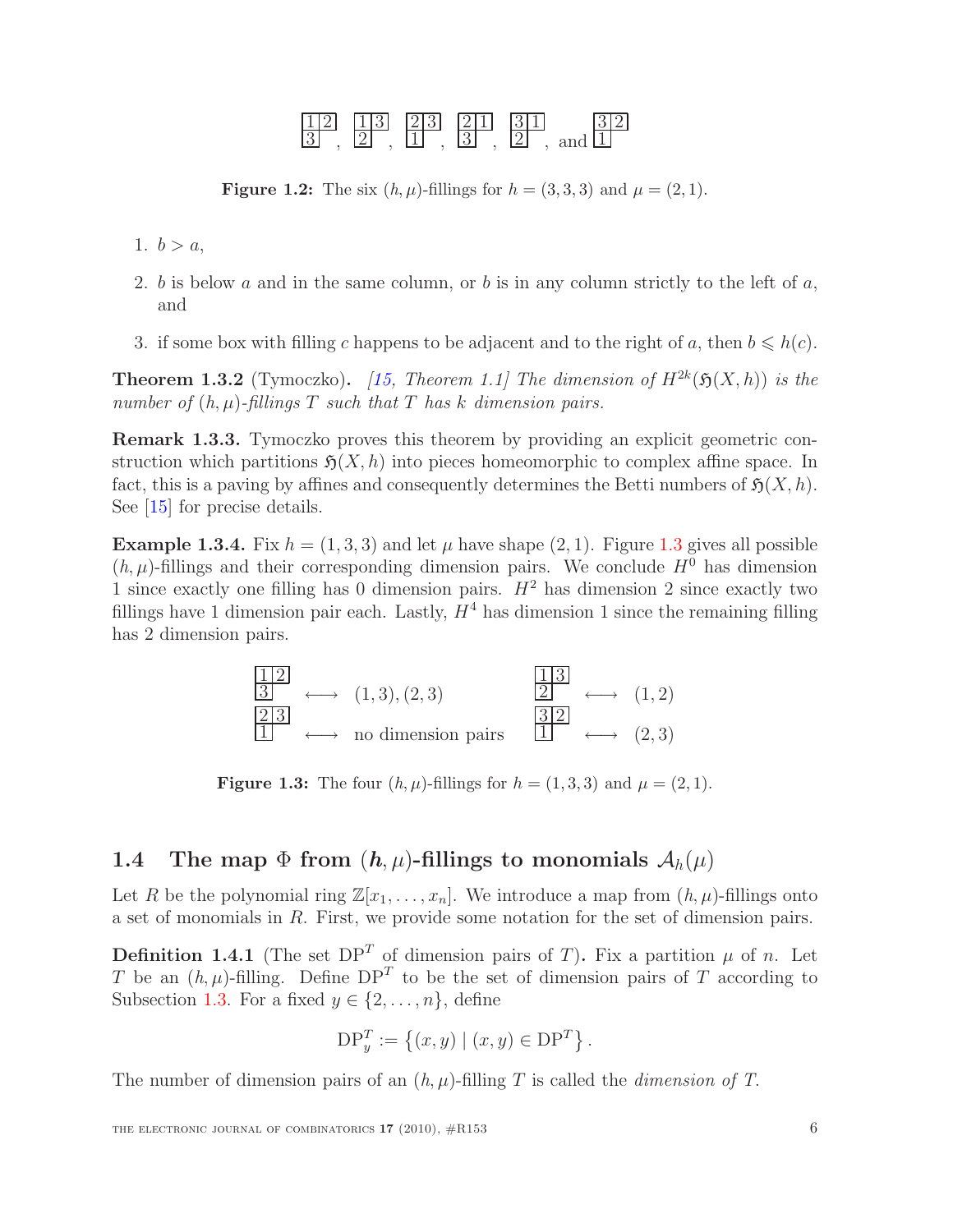Fix a Hessenberg function h and a partition  $\mu$  of n. The map  $\Phi$  is the following:

$$
\Phi: \{(h,\mu)\text{-fillings}\}\longrightarrow R\qquad\text{defined by}\qquad T\longmapsto \prod_{\substack{(i,j)\in \text{DP}_J^T\\2\leqslant j\leqslant n}} x_j.
$$

Denote the image of  $\Phi$  by  $\mathcal{A}_h(\mu)$ . By abuse of notation we also denote the Q-linear span of these monomials by  $\mathcal{A}_h(\mu)$ . Denote the formal Q-linear span of the  $(h, \mu)$ -fillings by  $M^{h,\mu}$ . Extending  $\Phi$  linearly, we get a map on vector spaces  $\Phi: M^{h,\mu} \to \mathcal{A}_h(\mu)$ .

<span id="page-6-3"></span>**Remark 1.4.2.** Any monomial  $\mathbf{x}^{\alpha} \in A_h(\mu)$  will be of the form  $x_2^{\alpha_2} \cdots x_n^{\alpha_n}$ . That is, the variable  $x_1$  can never appear in  $\mathbf{x}^\alpha$  since 1 will never be the larger number in a dimension pair.

<span id="page-6-2"></span>**Theorem 1.4.3.** If  $\mu$  is a partition of n, then  $\Phi$  is a well-defined degree-preserving map from a set of  $(h, \mu)$ -fillings onto monomials  $\mathcal{A}_h(\mu)$ . That is, r-dimensional  $(h, \mu)$ -fillings map to degree-r monomials in  $A_h(\mu)$ .

*Proof.* Let T be an  $(h, \mu)$ -filling of dimension r. Then T has r dimension pairs by definition. By construction  $\Phi(T)$  will have degree r. Hence the map is degree-preserving.  $\Box$ 

## <span id="page-6-0"></span>2 The Springer setting

In this section we will fill in the details of Figure [2.1.](#page-6-1) Recall that if we fix the Hessenberg function  $h = (1, 2, \ldots, n)$  and let the nilpotent operator X (equivalently, the shape  $\mu$ ) vary, the Hessenberg variety  $\mathfrak{H}(X, h)$  obtained is the Springer variety  $\mathfrak{S}_X$ . Since this section focuses on this setting, we omit h in our notation. For instance, the image of  $\Phi$ is  $\mathcal{A}(\mu)$ . Similarly, the Garsia-Procesi basis will be denoted  $\mathcal{B}(\mu)$  (as it is denoted in the literature [\[5\]](#page-27-2)).



<span id="page-6-1"></span>Figure 2.1: Springer setting.

In Subsection [2.1,](#page-7-0) we recast the statement of the graded vector space morphism Φ to the setting of Springer varieties. In Subsection [2.2,](#page-7-1) we define an inverse map  $\Psi$  from the span of monomials  $\mathcal{A}(\mu)$  to the formal linear span of  $(h, \mu)$ -fillings, thereby giving not only a bijection of sets but also a graded vector space isomorphism. We prove that  $\Psi$ is an isomorphism in Corollary [2.3.11.](#page-15-1) This completes the bottom leg of the triangle in Figure [2.1.](#page-6-1) In Subsection [2.3,](#page-11-0) we modify the work of Garsia and Procesi [\[5\]](#page-27-2) and develop a technique to build the  $(h, \mu)$ -filling corresponding to a monomial in their quotient basis  $\mathcal{B}(\mu)$ . We conclude  $\mathcal{A}(\mu) = \mathcal{B}(\mu)$ .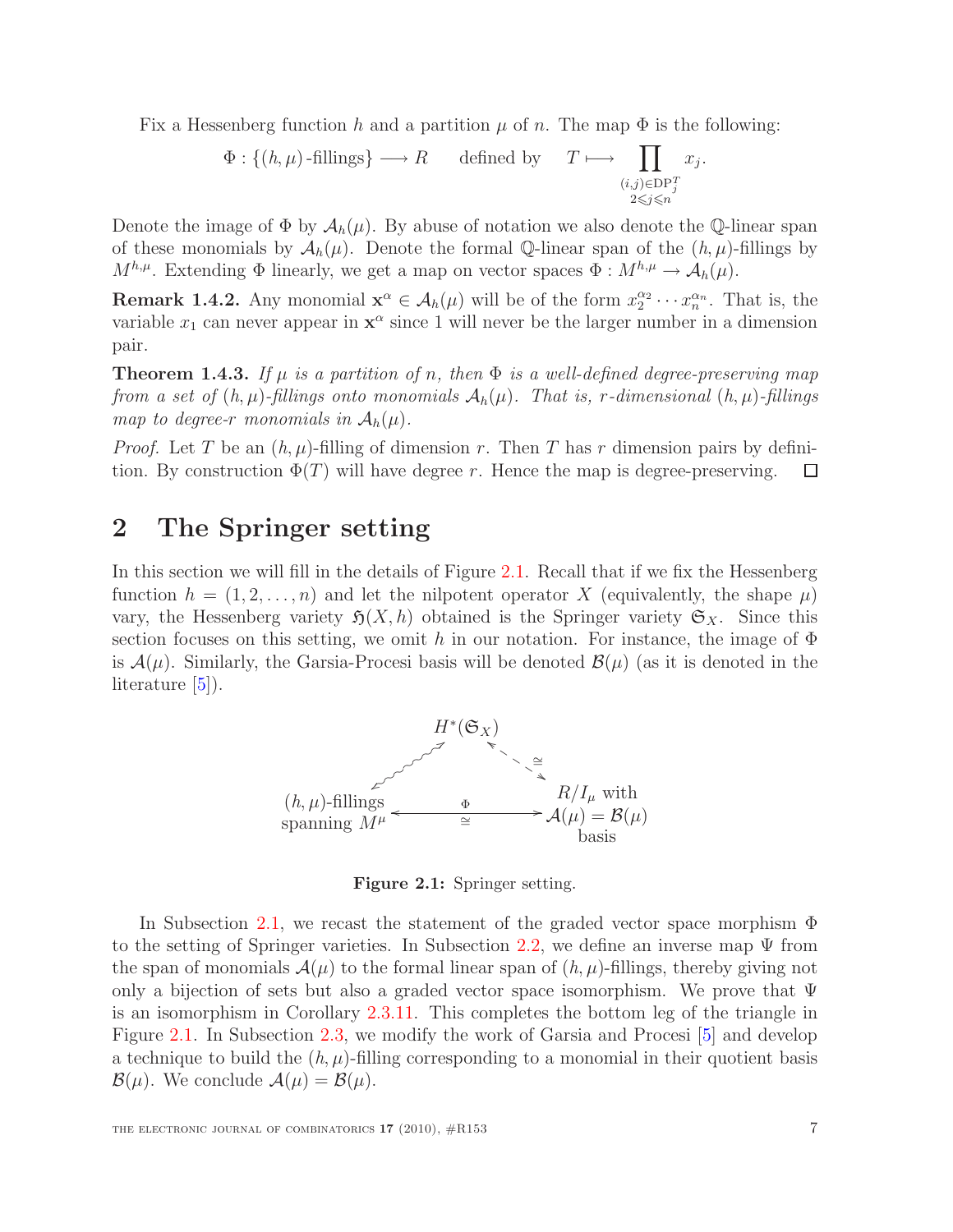### <span id="page-7-0"></span>2.1 Remarks on the map  $\Phi$  when  $h = (1, 2, \ldots, n)$

Fix a partition  $\mu$  of n. Upon considering the combinatorial rules governing a permissible filling of a Young diagram, we see that if  $h = (1, 2, \ldots, n)$ , then the  $(h, \mu)$ -fillings are just the row-strict tableaux of shape  $\mu$ . Suppressing h, we denote the formal linear span of these tableaux by  $M^{\mu}$ . This is the standard symbol for this space, commonly known as the permutation module corresponding to  $\mu$  (see expository work of Fulton [\[4\]](#page-27-9)). In this specialized setting, the map  $\Phi$  is simply

$$
\Phi: M^{\mu} \longrightarrow \mathcal{A}(\mu) \qquad \text{defined by} \qquad T \longmapsto \prod_{\substack{(i,j)\in \text{DP}_j^T \\ 2 \leq j \leq n}} x_j,
$$

and hence Theorem [1.4.3](#page-6-2) specializes to the following.

**Theorem 2.1.1.** If  $\mu$  is a partition of n, then  $\Phi$  is a well-defined degree-preserving map from the set of row-strict tableaux in  $M^{\mu}$  onto the monomials  $\mathcal{A}(\mu)$ . That is, r-dimensional tableaux in  $M^{\mu}$  map to degree-r monomials in  $\mathcal{A}(\mu)$ .

1 2

<span id="page-7-2"></span>**Example 2.1.2.** Let  $\mu = (2, 2, 2)$  have the filling  $T = \boxed{4 \, 5}$ 3 6 . Suppressing the commas for ease of viewing, the contributing dimension pairs are  $(23)$ ,  $(24)$ ,  $(25)$ ,  $(26)$  and  $(34)$ . Observe  $(23) \in DP_3^T$ ,  $(24)$ ,  $(34) \in DP_4^T$ ,  $(25) \in DP_5^T$ , and  $(26) \in DP_6^T$ . Hence  $\Phi$  takes this tableau to the monomial  $x_3x_4^2x_5x_6 \in \mathcal{A}(\mu)$ .

In the next subsection we will give an explicit algorithm to recover the original rowstrict tableau from any monomial in  $\mathcal{A}(\mu)$ . In particular, Example [2.2.10](#page-11-1) applies the inverse algorithm to the example above.

### <span id="page-7-1"></span>2.2 The inverse map  $\Psi$  from monomials in  $\mathcal{A}(\mu)$  to  $(h, \mu)$ -fillings

The map back from a monomial  $\mathbf{x}^{\alpha} \in \mathcal{A}(\mu)$  to an  $(h, \mu)$ -filling is not as transparent. We will construct the tableau by filling it in reverse order starting with the number  $n$ . The next definitions give us the language to speak about where we can place  $n$  and the subsequent numbers.

**Definition 2.2.1** (Composition of n). Let  $\rho$  be a partition of n corresponding to a diagram of shape  $(\rho_1, \rho_2, \ldots, \rho_s)$  that need not be a proper Young diagram. That is, the sequence neither has to weakly increase nor decrease and some  $\rho_i$  may even be zero. An ordered partition of this kind is often called a *composition* of n and is denoted  $\rho \models n$ .

<span id="page-7-3"></span>Definition 2.2.2 (Dimension-ordering of a composition). We define a dimension-ordering of certain boxes in a composition  $\rho$  in the following manner. Order the boxes on the farright of each row starting from the rightmost column to the leftmost column going from top to bottom in the columns containing more than one far-right box.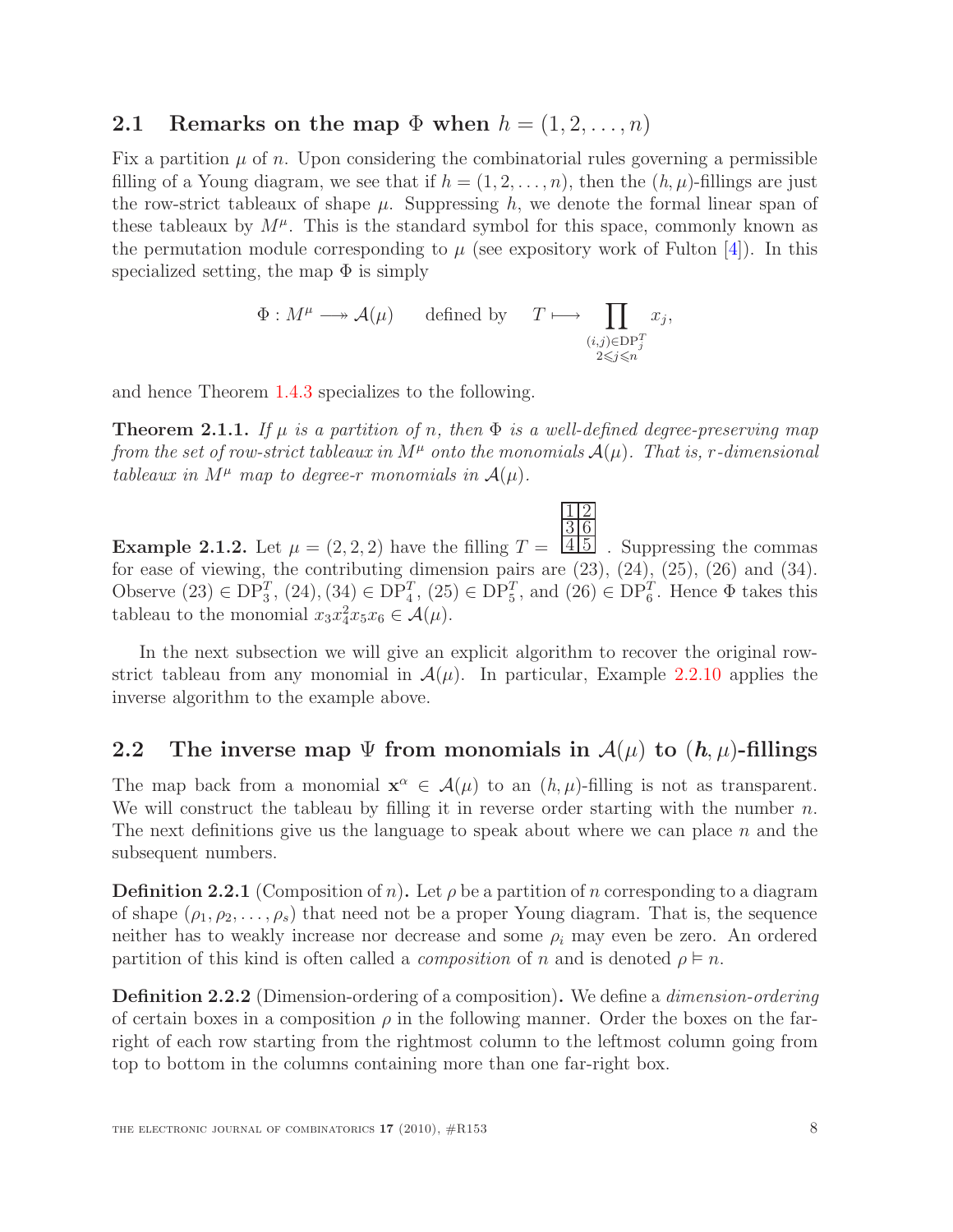Example 2.2.3. If  $\rho = (2, 1, 0, 3, 4) \models 12$ , then the ordering is



Notice that imposing a dimension-ordering on a diagram places exactly one number in the far-right box of each non-empty row.

.

<span id="page-8-2"></span>**Definition 2.2.4** (Subfillings and subdiagrams of a composition). Let T be a filling of a composition  $\rho$  of n. If the values  $i + 1, i + 2, \ldots, n$  and their corresponding boxes are removed from T, then what remains is called a *subfilling of* T and is denoted  $T^{(i)}$ . Ignoring the numbers in these remaining i boxes, the shape is called a *subdiagram of*  $\rho$ and is denoted  $\rho^{(i)}$ .

Observe that  $\rho^{(i)}$  need no longer be a composition. For example, let  $\rho = \Box \Box$  have the filling  $T = \lfloor \frac{1}{3} \rfloor 2$ . Then  $T^{(2)}$  is  $\lfloor \frac{1}{2} \rfloor$  and so  $\rho^{(2)}$  gives the subdiagram  $\lfloor \frac{1}{2} \rfloor$  which is not a composition. The next property gives a sufficient condition on T to ensure  $\rho^{(i)}$  is a composition.

**Subfilling Property.** A filling T of a composition  $\rho$  of n satisfies the *subfilling property* if the number i is in the rightmost box of some row of the subfilling  $T^{(i)}$  for each  $i \in$  $\{1,\ldots,n\}.$ 

<span id="page-8-1"></span>**Lemma 2.2.5.** Let T be a filling of a composition  $\rho$  of n. Then the following are equivalent:

> (a) T satisfies the Subfilling Property. (b) T is a row-strict filling of  $\rho$ .

In particular if the composition  $\rho$  is a Young diagram satisfying the Subfilling Property, then  $T$  lies in  $M^{\rho}$ .

*Proof.* Let T be a filling of composition  $\rho$  of n. Suppose T is not row-strict. Then there exists some row in  $\rho$  with an adjacent filling of two numbers  $\lfloor k \rfloor j$  such that  $k > j$ . However the subfilling  $T^{(k)}$  does not have k in the rightmost box of this row, so T does not satisfy the Subfilling Property. Hence  $(a)$  implies  $(b)$ . For the converse, suppose T does not satisfy the Subfilling Property. Then there exists a number  $i$  such that  $i$  is not in the far-right box of some nonzero row in  $T^{(i)}$ . Thus there is some k in this row that is smaller and to the right of i so T is not row-strict. Hence  $(b)$  implies  $(a)$ .  $\Box$ 

<span id="page-8-0"></span>**Lemma 2.2.6.** Let  $\rho = (\rho_1, \rho_2, \ldots, \rho_s)$  be a composition of n. Suppose that r of the s entries  $\rho_i$  are nonzero. We claim:

(a) There exist exactly r positions where n can be placed in a row-strict composition.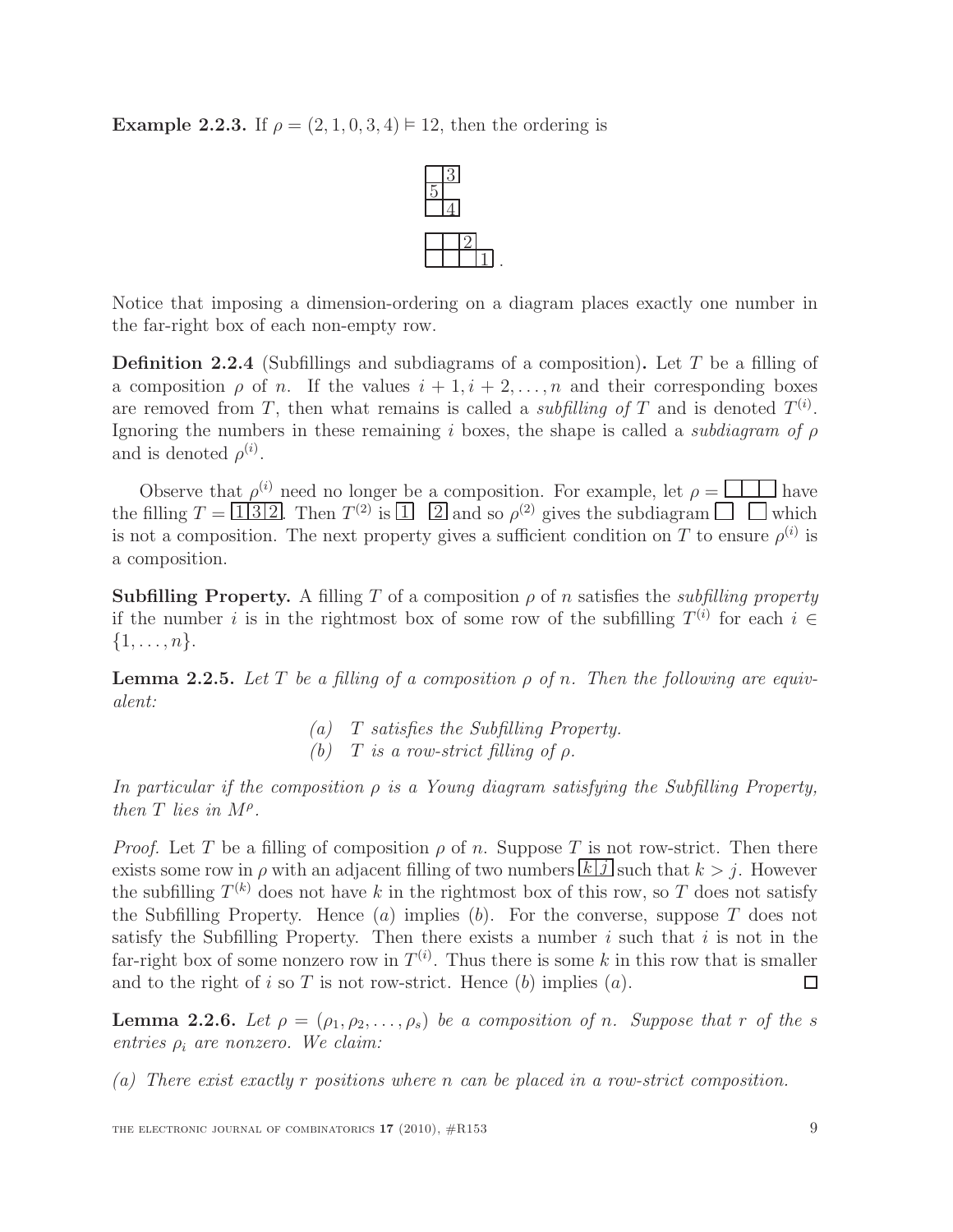(b) Let T be a row-strict filling of  $\rho$ . If n is placed in the box of T with dimension-ordering i in  $\{1,\ldots,r\}$ , then n is in a dimension pair with exactly i – 1 other numbers; that is,  $|DP_n^T| = i - 1$ .

*Proof.* Suppose  $\rho = (\rho_1, \rho_2, \ldots, \rho_s)$  is a composition of *n* where *r* of the *s* entries are nonzero. Claim  $(a)$  follows by the definition of row-strict and the fact that n is the largest number in any filling of  $\rho \models n$ . To illustrate the proof of (b), consider the following schematic for  $\rho$ :



Enumerate the far-right boxes of each nonempty row so that they are dimension-ordered as in the schematic above. Let T be a row-strict filling of  $\rho$ . Suppose n lies in the box with dimension-ordering  $i \in \{1, \ldots, r\}$ . It suffices to count the number of dimension pairs with n, or simply  $|DP_n^T|$  since n is the largest value in the filling. Thus we want to count the distinct values  $\beta$  such that  $(\beta, n) \in \text{DP}_n^T$ . We need not concern ourselves with boxes with values  $\beta$  in the same column below or anywhere left of the  $i^{th}$  dimension-ordered box for if such a  $\beta$  had  $(\beta, n) \in \text{DP}_n^T$ , then that would imply  $\beta > n$  which is impossible (see •-shaded boxes in figure below). We also need not concern ourselves with any boxes that are in the same column above or anywhere to the right of the  $i<sup>th</sup>$  dimension-ordered box if it has a neighbor  $j$  immediately right of it (see  $\circ$ -shaded boxes in figure below).



If  $\beta$  were in such a box, then  $(\beta, n) \in \text{DP}_n^T$  would imply  $n \leq h(j)$  which is impossible since  $h(j) = j$  and  $j < n$ . That leaves exactly the  $i-1$  boxes which are dimension-ordered boxes that are in the same column above  $n$  or anywhere to the right of  $n$ , each of which are by definition in  $DP_n^T$ . Hence  $|DP_n^T| = i - 1$  and  $(b)$  is shown. □

<span id="page-9-0"></span>**Lemma 2.2.7.** Suppose T is a row-strict filling of a composition  $\rho$  of n. If  $i \in \{1, ..., n\}$ , then  $|DP_i^{T^{(i)}}|$  $\left| \frac{T^{(i)}}{i} \right| = |\text{DP}_i^T|.$ 

<span id="page-9-1"></span>*Proof.* Consider the subfilling  $T^{(i)}$ . All the existing pairs  $(\beta, i) \in \text{DP}_i^{T^{(i)}}$  will still be valid dimension pairs in T if we restore the numbers  $i+1, \ldots, n$  and their corresponding boxes. Hence the inequality  $|DP_i^{T^{(i)}}|$  $\left| \mathcal{F}_{i}^{(i)} \right| \leqslant |\mathrm{DP}_{i}^{T}|$  holds. However no further pairs  $(\beta, i)$  with  $\beta < i$ can be created by restoring numbers larger than  $i$ . Thus we get equality. П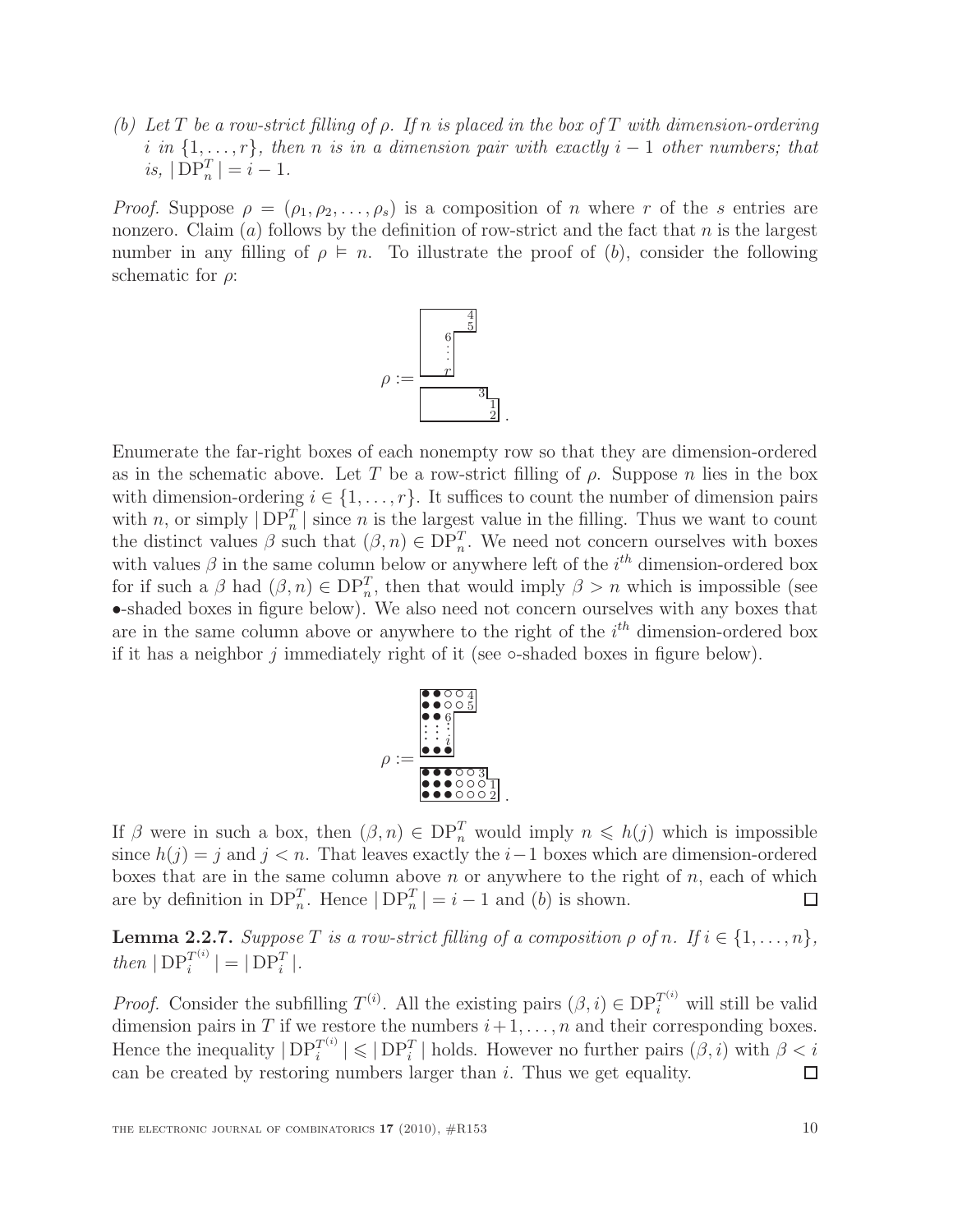**Lemma 2.2.8.** Fix a partition  $\mu$  of n. Let T be a tableau in  $M^{\mu}$ . Suppose  $\Phi(T) = \boldsymbol{x}^{\alpha}$ . For each  $i \in \{2, \ldots, n\}$ , consider the subdiagram  $\mu^{(i)}$  of  $\mu$  corresponding to the subfilling  $T^{(i)}$  of T. Then each  $\mu^{(i)}$  has at least  $\alpha_i + 1$  nonzero rows where  $\alpha_i$  is the exponent of  $x_i$ in the monomial  $x^{\alpha}$ .

*Proof.* Fix a partition  $\mu$  of n. Let  $T \in M^{\mu}$  and  $\mathbf{x}^{\alpha} \in \mathcal{A}(\mu)$  be  $\Phi(T)$ . By Remark [1.4.2,](#page-6-3)  $\mathbf{x}^{\alpha}$  is of the form  $x_2^{\alpha_2} \cdots x_n^{\alpha_n}$ . Suppose that the claim does not hold. Then there is some  $i \in \{2, \ldots, n\}$  for which  $\mu^{(i)}$  has r nonzero rows and  $r < \alpha_i + 1$ . Lemma [2.2.6](#page-8-0) implies the number of dimension pairs in  $DP_i^{T^{(i)}}$  $i^{T^{(i)}}$  is at most  $r-1$ . Thus  $|DP_i^{T^{(i)}}|$  $\left| \mathcal{F}^{(i)} \right| \leqslant r - 1 < \alpha_i$ . Since  $|DP_i^{T^{(i)}}$  $\left| \begin{array}{c} T^{(i)} \end{array} \right| = \left| \text{DP}_i^T \right|$  by Lemma [2.2.7,](#page-9-0) it follows that  $\left| \text{DP}_i^T \right| < \alpha_i$ , contradicting the fact that variable  $x_i$  has exponent  $\alpha_i$ . П

<span id="page-10-0"></span>**Theorem 2.2.9** (A map from  $\mathcal{A}(\mu)$  to  $(h, \mu)$ -fillings). Given a partition  $\mu$  of n, there exists a well-defined dimension-preserving map  $\Psi$  from the monomials  $A(\mu)$  to the set of row-strict tableaux in  $M^{\mu}$ . That is,  $\Psi$  maps degree-r monomials in  $\mathcal{A}(\mu)$  to r-dimensional  $(h, \mu)$ -fillings in  $M^{\mu}$ . Moreover the composition  $\mathcal{A}(\mu) \stackrel{\Psi}{\longrightarrow} M^{\mu} \stackrel{\Phi}{\longrightarrow} \mathcal{A}(\mu)$  is the identity.

*Proof.* Fix a partition  $\mu = (\mu_1, \mu_2, \dots, \mu_k)$  of n. Let  $\mathbf{x}^{\alpha}$  be a degree-r monomial in  $\mathcal{A}(\mu)$ . Remark [1.4.2](#page-6-3) reminds us that  $\mathbf{x}^{\alpha}$  is of the form  $x_2^{\alpha_2} \cdots x_n^{\alpha_n}$ . The goal is to construct a map  $\Psi$  from  $\mathcal{A}(\mu)$  to  $M^{\mu}$  such that  $\Psi(\mathbf{x}^{\alpha})$  is an r-dimensional tableau in  $M^{\mu}$  and  $(\Phi \circ \Psi)(\mathbf{x}^{\alpha}) = \mathbf{x}^{\alpha}$ . Recall  $\mathcal{A}(\mu)$  is the image of  $M^{\mu}$  under  $\Phi$  so we know there exists some tableau  $T' \in M^{\mu}$  with  $|DP_i^{T'}$  $\begin{aligned} \mathcal{I}^T_i \mid &= \alpha_i \text{ for each } i \in \{2, \ldots, n\}. \end{aligned}$ 

We now construct a filling T (not a priori the same as  $T'$ ) by giving  $\mu$  a precise rowstrict filling to be described next. To construct  $T$  we iterate the algorithm below with a triple-datum of the form  $(\mu^{(i)}, i, x_i^{\alpha_i})$  of a composition  $\mu^{(i)}$  of i, an integer i, and the  $x_i^{\alpha_i}$ -part of  $\mathbf{x}^{\alpha}$ . Start with  $i = n$  in which case  $\mu^{(n)}$  is  $\mu$  itself; then decrease i by one each time and repeat the steps below with the new triple-datum. The algorithm is as follows:

- 1. Input the triple-datum.
- 2. Impose the dimension-ordering on the rightmost boxes of  $\mu^{(i)}$ .
- 3. Place i in the box with dimension-order  $\alpha_i + 1$ .
- 4. If  $i \geq 2$ , then remove the box with the entry i to get a new subdiagram  $\mu^{(i-1)}$ . Pass the new triple-datum  $(\mu^{(i-1)}, i-1, x_{i-1}^{\alpha_{i-1}})$  $\binom{\alpha_{i-1}}{i-1}$  to Step 1.
- 5. If  $i = 1$ , then the final number 1 is forced in the last remaining box. Replace all  $n-1$  removed numbers and call this tableau T.

We confirm that this algorithm is well-defined and produces a tableau in  $M^{\mu}$ . Step 3 can be performed because Lemma [2.2.8](#page-9-1) ensures the box exists. The Subfilling Property ensures that the subdiagram at Step 4 is indeed a composition. By Lemma [2.2.5,](#page-8-1) T is row-strict and hence lies in  $M^{\mu}$ .

We are left to show  $\Phi$  maps T to the original  $\mathbf{x}^{\alpha} \in \mathcal{A}(\mu)$  from which we started. It suffices to check that if the exponent of  $x_i$  in  $\mathbf{x}^\alpha$  is  $\alpha_i$ , then  $|DP_i^T| = \alpha_i$  for each  $i \in \{2,\ldots,n\}$ . By Lemma [2.2.6,](#page-8-0) when  $i = n$  we know  $|DP_n^T| = \alpha_n$ . At each iteration after this initial step, we remove one more box from  $\mu$ . At step  $i = m$  for  $m < n$ , we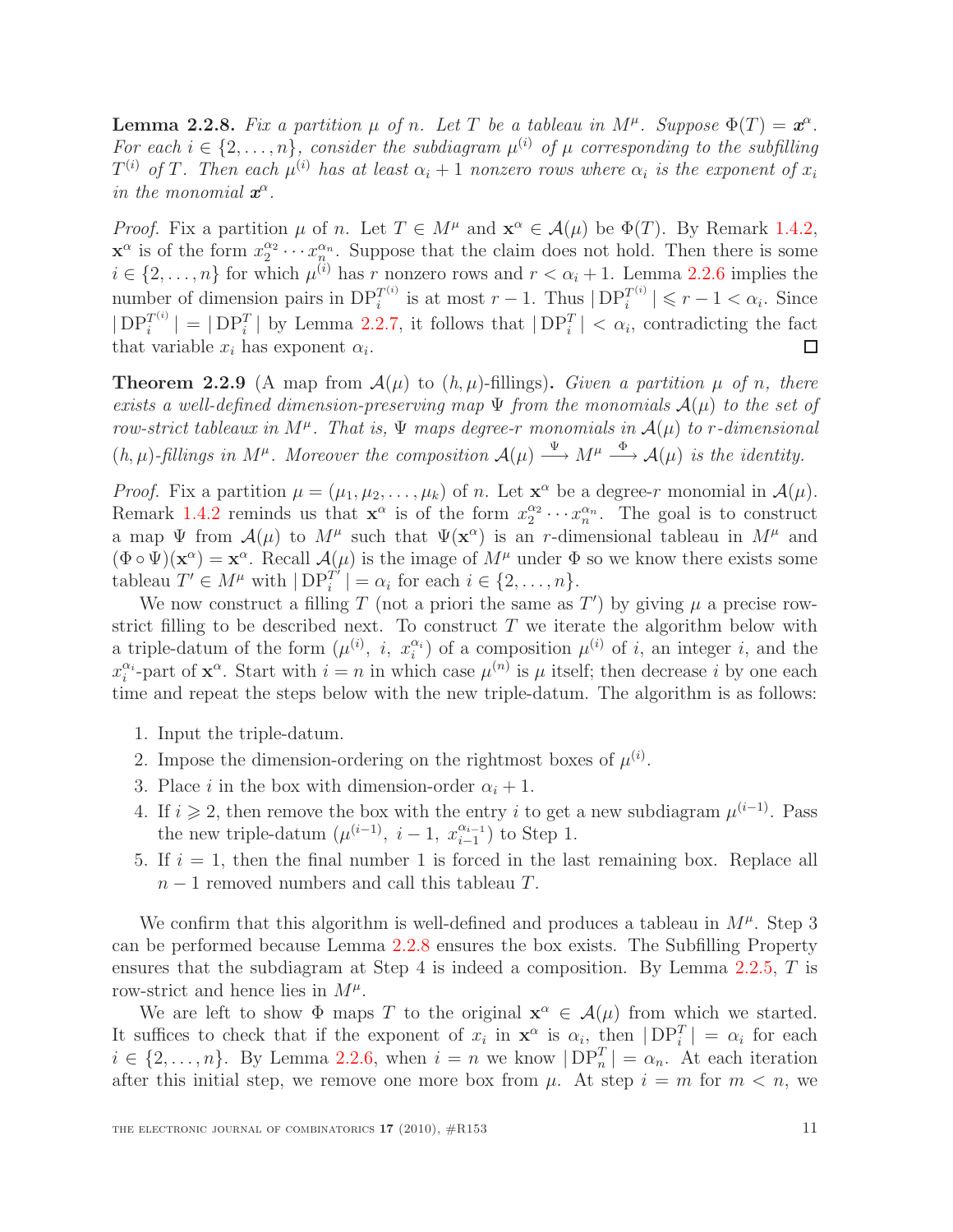placed m into  $\mu^{(m)}$  in the box with dimension-order  $\alpha_m + 1$ . Hence  $|DP_m^{T^{(m)}}| = \alpha_m$  by Lemma [2.2.6.](#page-8-0) But  $|DP_m^{T^{(m)}}| = |DP_m^T|$  by Lemma [2.2.7.](#page-9-0) Thus  $|DP_m^T| = \alpha_m$  as desired. Hence given the monomial  $\mathbf{x}^{\alpha} \in \mathcal{A}(\mu)$ , we see by construction of  $T = \Psi(\mathbf{x}^{\alpha})$  that T has the desired dimension pairs to map back to  $x^{\alpha}$  via the map  $\Phi$ . That is, the composition  $\Phi \circ \Psi$  is the identity on  $\mathcal{A}(\mu)$ . □

<span id="page-11-1"></span>**Example 2.2.10.** Let  $\mu = (2, 2, 2)$  and consider the monomial  $x_3x_4^2x_5x_6$  from Example [2.1.2.](#page-7-2) We show that this monomial will map to the filling

which we showed in Example [2.1.2](#page-7-2) maps to the monomial  $x_3x_4^2x_5x_6$  under  $\Phi$ . For clarity in the following flowchart below, we label the dimension-ordered boxes at each stage in small font with letters a, b, c to mean 1st, 2nd, 3rd dimension-ordered boxes respectively. Place 6 in the second dimension-ordered box b since the exponent of  $x_6$  is 1. Place 5 in the second dimension-ordered box b since the exponent of  $x_5$  is 1. Place 4 in the third dimension-ordered box c since the exponent of  $x_4$  is 2. And so on.



**Remark 2.2.11.** Since the composition  $M^{\mu} \stackrel{\Phi}{\longrightarrow} \mathcal{A}(\mu) \stackrel{\Psi}{\longrightarrow} M^{\mu}$  is the identity, it follows that  $\mathcal{A}(\mu)$  and  $M^{\mu}$  are isomorphic as graded vector spaces. This proof is a simple consequence of the fact that the monomials  $\mathcal{A}(\mu)$  coincide with the Garsia-Procesi basis  $\mathcal{B}(\mu)$ . We show this in the next subsection in Corollary [2.3.11.](#page-15-1)

## <span id="page-11-0"></span>2.3  $\mathcal{A}(\mu)$  coincides with the Garsia-Procesi basis  $\mathcal{B}(\mu)$

Garsia and Procesi construct a tree [\[5,](#page-27-2) pg.87] that we call a GP-tree to define their monomial basis  $\mathcal{B}(\mu)$ . In this subsection we modify this tree's construction to deliver more information. For a given monomial  $\mathbf{x}^{\alpha} \in \mathcal{B}(\mu)$ , each path on the modified tree tells us how to construct a row-strict tableau T such that  $\Phi(T)$  equals  $\mathbf{x}^{\alpha}$ . In other words the paths on the tree give  $\Psi$ . First we recall what Garsia and Procesi did. Then we give an example that makes this algorithm more transparent. Lastly we define our modification and give our specific results.

<span id="page-11-2"></span>Remark 2.3.1. Although Garsia and Procesi's construction of a GP-tree mentions nothing of a dimension-ordering (recall Definition [2.2.2\)](#page-7-3), we find it clearer to explain the combinatorics of building their tree in Definition [2.3.2](#page-11-2) using this concept. They also use French-style Ferrers diagrams, but we will use the convention of having our tableaux flush top and left.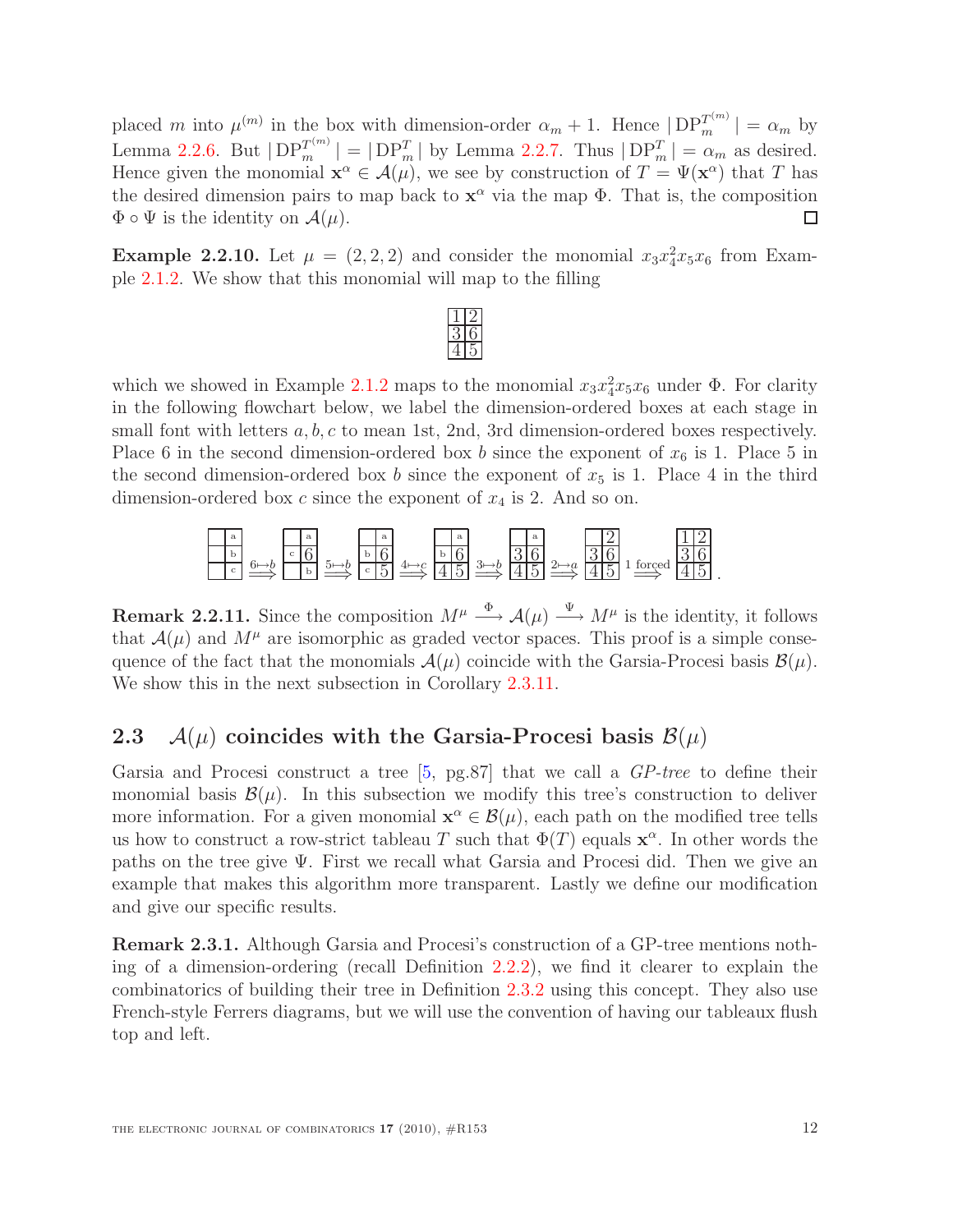**Definition 2.3.2** (GP-tree). If  $\mu$  is a partition of n, then the GP-tree of  $\mu$  is a tree with n levels constructed as follows. Let  $\mu$  sit alone at the top Level n. From a subdiagram  $\mu^{(i)}$  at Level i, we branch down to exactly r new subdiagrams at Level i – 1 where r equals the number of nonzero rows of  $\mu^{(i)}$ . Note that this branching is *injective*—that is, no two Level i diagrams branch down to the same Level  $i - 1$  diagram. Label these r edges left to right with the labels  $x_i^0, x_i^1, \ldots, x_i^{r-1}$ . Impose the dimension-ordering on  $\mu^{(i)}$ . The subdiagram at the end of the edge labelled  $x_i^j$  $j_i$  for some  $j \in \{0, 1, \ldots, r-1\}$  will be exactly  $\mu^{(i)}$  with the box with dimension-ordering  $j+1$  removed. If a gap in a column is created by removing this box, then correct the gap by pushing up on this column to make a proper Young diagram instead of a composition. At Level 1 there is a set of single box diagrams. Instead of placing single boxes at this level, put the product of the edge labels from Level n down to this vertex. These monomials are the basis for  $\mathcal{B}(\mu)$  [\[5,](#page-27-2) Theorem 3.1, pg.100].

**Example 2.3.3** (GP-tree for  $\mu = (2, 2)$ ). Let  $\mu = (2, 2)$ , which has shape  $\pm 1$ . We start at the top Level 4 with the shape  $(2,2)$ . The first branching of the  $(2,2)$ -tree is



But we make the bottom-left non-standard diagram into a proper Young diagram by pushing the bottom-right box up the column. In the Figure [2.2,](#page-12-1) we show the completed GP-tree. Observe that the six monomials at Level 1 are the Garsia-Procesi basis  $\mathcal{B}(\mu)$ .



<span id="page-12-1"></span>**Figure 2.2:** The GP-tree for  $\mu = (2, 2)$ .

<span id="page-12-0"></span>Remark 2.3.4. Each time a subdiagram is altered to make it look like a proper Young diagram, we lose information that can be used to reconstruct a row-strict tableau in  $M^{\mu}$ from a given monomial in  $\mathcal{B}(\mu)$ . The construction below will take this into account, and give the precise prescription for constructing a filling from a monomial in  $\mathcal{B}(\mu)$ .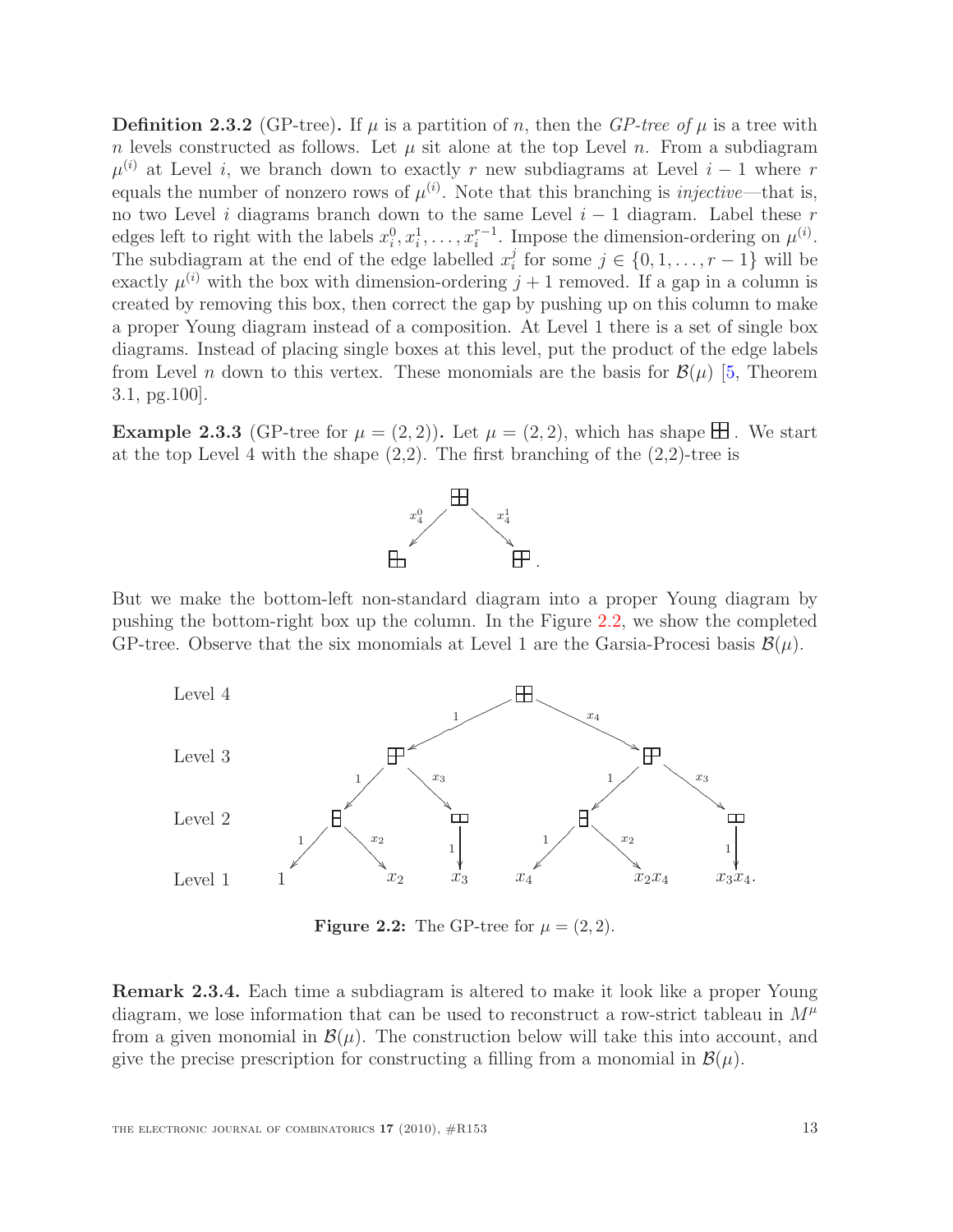**Definition 2.3.5** (Modified GP-tree). Let  $\mu$  be a partition of n. The modified GP-tree for  $\mu$  is a tree with  $n+2$  levels. The top is Level n with diagram  $\mu$  at its vertex. The branching and edge labelling rules are the same as in the GP-tree. The crucial modification from the GP-tree is the diagram at the end of a branching edge.

• When branching down from Level i down to Level  $i-1$  for  $i \geq 1$ , the new diagram at Level  $i-1$  will be a composition  $\mu^{(i-1)}$  of  $i-1$  with a partial filling of the values  $i, \ldots, n$  in the remaining  $n - (i - 1)$  boxes of  $\mu$ . In the diagram at the end of the edge labelled  $x_i^j$  $i<sub>i</sub>$ , instead of removing the box with dimension-ordering  $j+1$  place the value  $i$  in this box.

Place the label 1 on the edge from Level 0 down to its unique corresponding leaf at the bottom  $(n+2)^{th}$  level, which we call Level B. Label each leaf at Level B with the product of the edge labels on the path connecting the root vertex of the tree with this leaf.

Remark 2.3.6. Observe that we never move a box as was done in the GP-tree to create a Young diagram from a composition. There are now two sublevels below Level 1: Level 0 has a filling of  $\mu$  constructed through this tree, and Level B has the monomials in  $\mathcal{B}(\mu)$ coming from the product of the edge labels on the paths. Theorem [2.3.8](#page-13-0) highlights a profound relationship between these two levels.

Example 2.3.7. Again consider the shape  $\mu = (2, 2)$ . Dimension order the Level 4 diagram to get  $\frac{\left|a\right|}{\left|b\right|}$ . Branch downward left placing 4 in the dimension-ordered box we labelled a. Branch downward right placing 4 in the dimension-ordered box we labelled b. Ignoring the filled box, impose dimension-orderings on both compositions: on the left, of shape  $(1, 2)$ ; and on the right, of shape  $(2, 1)$ . This gives:



In each of these subdiagrams branch down to the next Level by placing 3 in the appropriate dimension-ordered boxes. The completed tree is given in Figure [2.3.](#page-14-0)

<span id="page-13-0"></span>**Theorem 2.3.8.** Let  $\mu$  be a Young diagram and consider its corresponding modified GPtree. Each of the fillings at Level 0 are  $(h, \mu)$ -fillings. Moreover given a filling T, the image  $\Phi(T)$  will be the monomial  $x^{\alpha} \in \mathcal{B}(\mu)$  that is the neighbor of T in Level B.

*Proof.* Fix a partition  $\mu$  of n. Consider a path in the modified GP-tree for  $\mu$ . From Level  $n-1$  to Level 0, the numbers n through 1 are placed in reverse-order in the dimension-ordered boxes. Finally at Level 0, a filling T satisfying the Subfilling Property is completed. By Lemma [2.2.5,](#page-8-1) T is row-strict and hence is an  $(h, \mu)$ -filling.

Let T be a tableau at Level 0, and let  $\mathbf{x}^{\alpha} = x_2^{\alpha_2} \cdots x_n^{\alpha_n}$  at Level B be the monomial below T. We claim that  $\Phi(T) = \mathbf{x}^{\alpha}$ . By Lemma [2.2.6,](#page-8-0) for each *i* the cardinality of  $DP_i^{T^{(i)}}$ i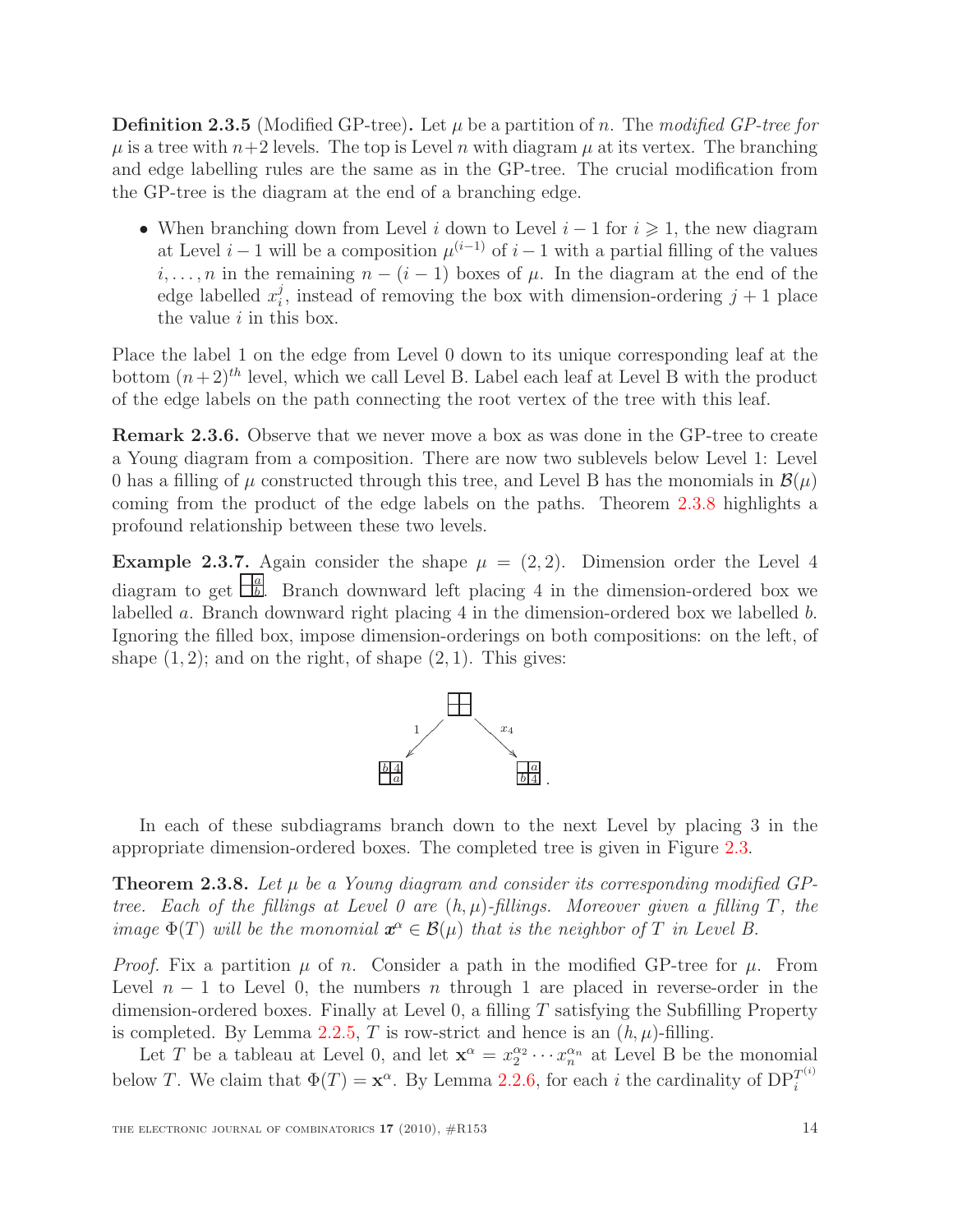

<span id="page-14-0"></span>**Figure 2.3:** The modified GP-tree for  $\mu = (2, 2)$ .

equals  $\alpha_i$  where  $T^{(i)}$  is the i<sup>th</sup>-subfilling of T (recall Definition [2.2.4\)](#page-8-2). By Lemma [2.2.7,](#page-9-0) the value  $|DP_i^{T^{(i)}}|$  $i^{T^{(i)}}$  | will equal  $|DP_i^T|$ . Hence  $DP_i^T$  has exactly  $\alpha_i$  dimension pairs so  $\Phi(T) = \mathbf{x}^{\alpha}$ as desired.

<span id="page-14-1"></span>A surprising application of the modified GP-tree is to count the elements of  $M^{\mu}$ . The corollary gives  $\mathcal{A}(\mu) = \mathcal{B}(\mu)$ .

**Theorem 2.3.9.** Let  $\mu = (\mu_1, \ldots, \mu_k)$  be a partition of n. The number of paths in the modified GP-tree for  $\mu$  is exactly  $\frac{n!}{\cdots}$  $\mu_1! \cdots \mu_k!$ . In particular, Level 0 is composed of exactly all possible row-strict tableaux of shape  $\mu$ .

Proof. Firstly, the number of paths in the modified GP-tree is the same as in the standard GP-tree. Garsia and Procesi prove [\[5,](#page-27-2) Prop. 3.2] that the dimension of their quotient ring presentation equals  $\frac{n!}{\mu_1!\cdots\mu_k!}$ . A direct counting argument proves  $|M^{\mu}|$  equals this same number since row-strict tableaux correspond bijectively to the collection of k subsets of  $\{1, 2, \ldots, n\}$  with  $\mu_1, \ldots, \mu_k$  elements, respectively. Hence  $|\mathcal{B}(\mu)|$  equals  $|M^{\mu}|$ . Each of the paths in the modified GP-tree gives a unique  $(h, \mu)$ -filling at Level 0 by construction, and there are  $|\mathcal{B}(\mu)|$  such paths. Recall that the  $(h, \mu)$ -fillings in this case are the row-strict fillings. Thus the fillings at Level 0 are not just a subset of row-strict tableaux. Level 0 is exactly  $M^{\mu}$ .  $\Box$ 

**Corollary 2.3.10.** The sets of monomials  $A(\mu)$  and  $B(\mu)$  coincide.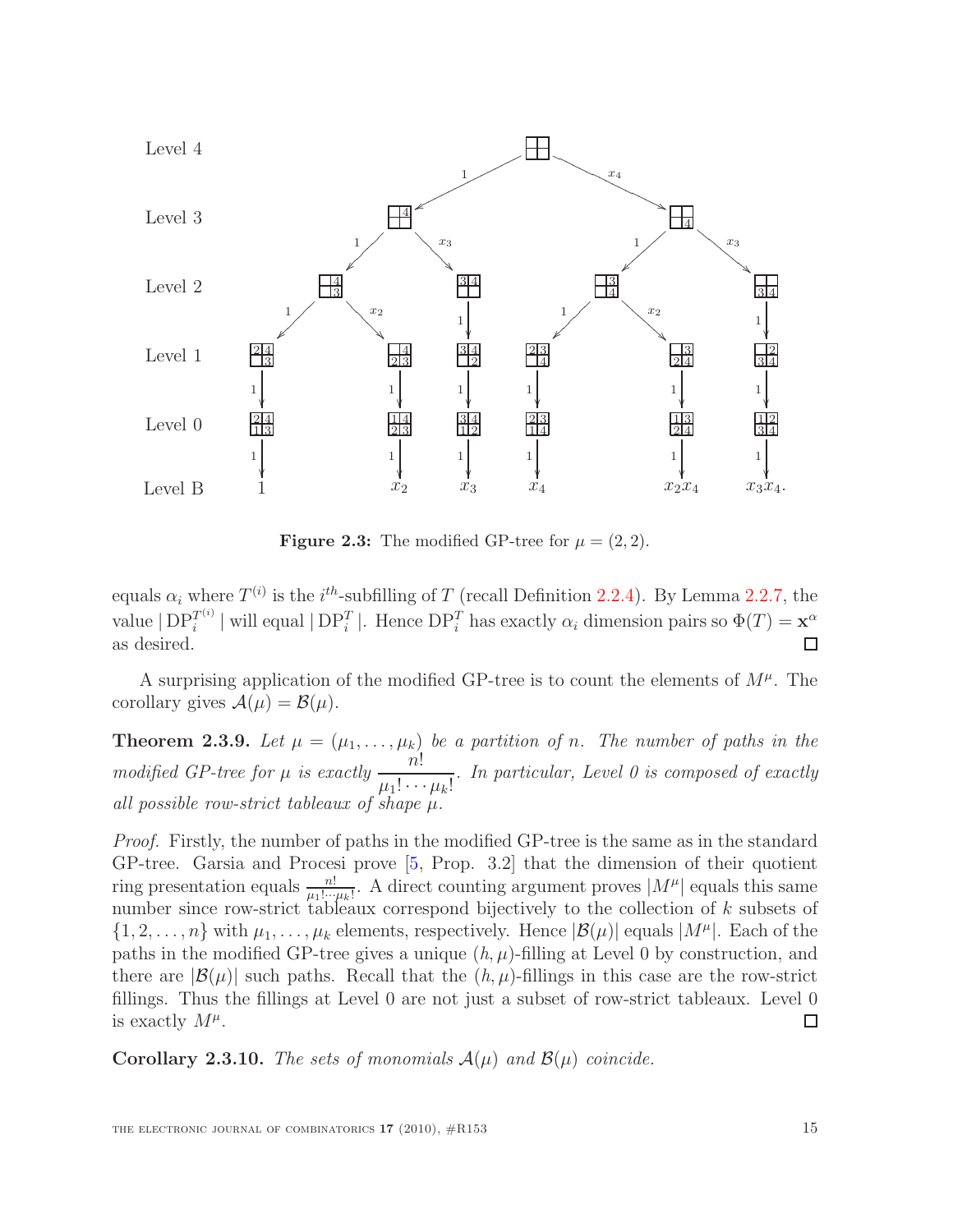*Proof.* This follows since the image of all  $(h, \mu)$ -fillings under  $\Phi$  is  $\mathcal{A}(\mu)$ . The image of the Level 0 fillings in the modified GP-tree is  $\mathcal{B}(\mu)$ . Theorem [2.3.9](#page-14-1) implies that both the set of  $(h, \mu)$ -fillings and the Level 0 fillings coincide, and hence it follows that  $\mathcal{A}(\mu) = \mathcal{B}(\mu)$ .  $\Box$ 

<span id="page-15-1"></span>Corollary 2.3.11.  $A(\mu)$  and  $M^{\mu}$  are isomorphic as graded vector spaces.

*Proof.* By Theorem [2.2.9,](#page-10-0) the composition  $\Phi \circ \Psi$  is the identity on  $\mathcal{A}(\mu)$ . Since  $\mathcal{A}(\mu)$ equals  $\mathcal{B}(\mu)$ , Theorem [2.3.9](#page-14-1) implies the cardinality of  $\mathcal{A}(\mu)$  equals the cardinality of the generating set of row-strict tableaux in  $M^{\mu}$ . Also,  $\Phi$  is a degree-preserving map so  $\mathcal{A}(\mu)$ and  $M^{\mu}$  are isomorphic as graded vector spaces. □

## <span id="page-15-0"></span>3 The regular nilpotent Hessenberg setting

When we fix the Hessenberg function  $h = (1, 2, \ldots, n)$  and let the shape  $\mu$  (equivalently, the nilpotent X) vary, the image of  $\Phi$  is a very meaningful set of monomials: the Garsia-Procesi basis  $\mathcal{B}(\mu)$  for the cohomology ring of the Springer variety,  $H^*(\mathfrak{S}_X)$ . Moreover there is a well-defined inverse map  $\Psi$ . What if we now let h vary? Are these new monomials in the image of  $\Phi$  still meaningful? For other Hessenberg functions, the map  $\Psi$  no longer maps reliably back to the original filling. For example if  $h = (1, 3, 3)$  then  $\Phi\left(\frac{3}{2}\right]$  $\left(\frac{3}{2}\right)^{3}$  =  $x_3$ , but  $\Psi(x_3) = \frac{1}{3}$ . Attempts so far to define an inverse map that work for all Hessenberg functions and all shapes  $\mu$  have been unsuccessful.

However, when we fix the shape  $\mu = (n) = \bigsqcup \cdots \bigsqcup (equivalently, fix the nilpotent)$ X to have exactly one Jordan block) and let the functions  $h$  vary, we get an important family of varieties called the *regular nilpotent Hessenberg varieties*. In this setting the image of  $\Phi$  is indeed a meaningful set of monomials  $\mathcal{A}_h(\mu)$ . They coincide with a basis  $\mathcal{B}_h(\mu)$  of a polynomial quotient ring  $R/J_h$  which we conjecture (with supporting data) is a presentation for the cohomology ring of the regular nilpotent Hessenberg varieties. In this section we will fill in the details of Figure [3.1.](#page-15-2)



<span id="page-15-2"></span>Figure 3.1: Regular nilpotent Hessenberg setting.

Recall that the dimensions of the graded parts of  $H^*(\mathfrak{H}(X,h))$  are combinatorially described by the  $(h, \mu)$ -fillings. This gives the geometric description of the cohomology ring denoted by the left edge of the triangle. The formal Q-linear span of the  $(h, \mu)$ fillings is denoted  $M^{h,\mu}$ . The map  $\Phi$  is a graded vector space morphism from  $M^{h,\mu}$  to the span of monomials  $\mathcal{A}_h(\mu)$ . In Subsection [3.4,](#page-25-0) we show that  $\Phi$  is actually a graded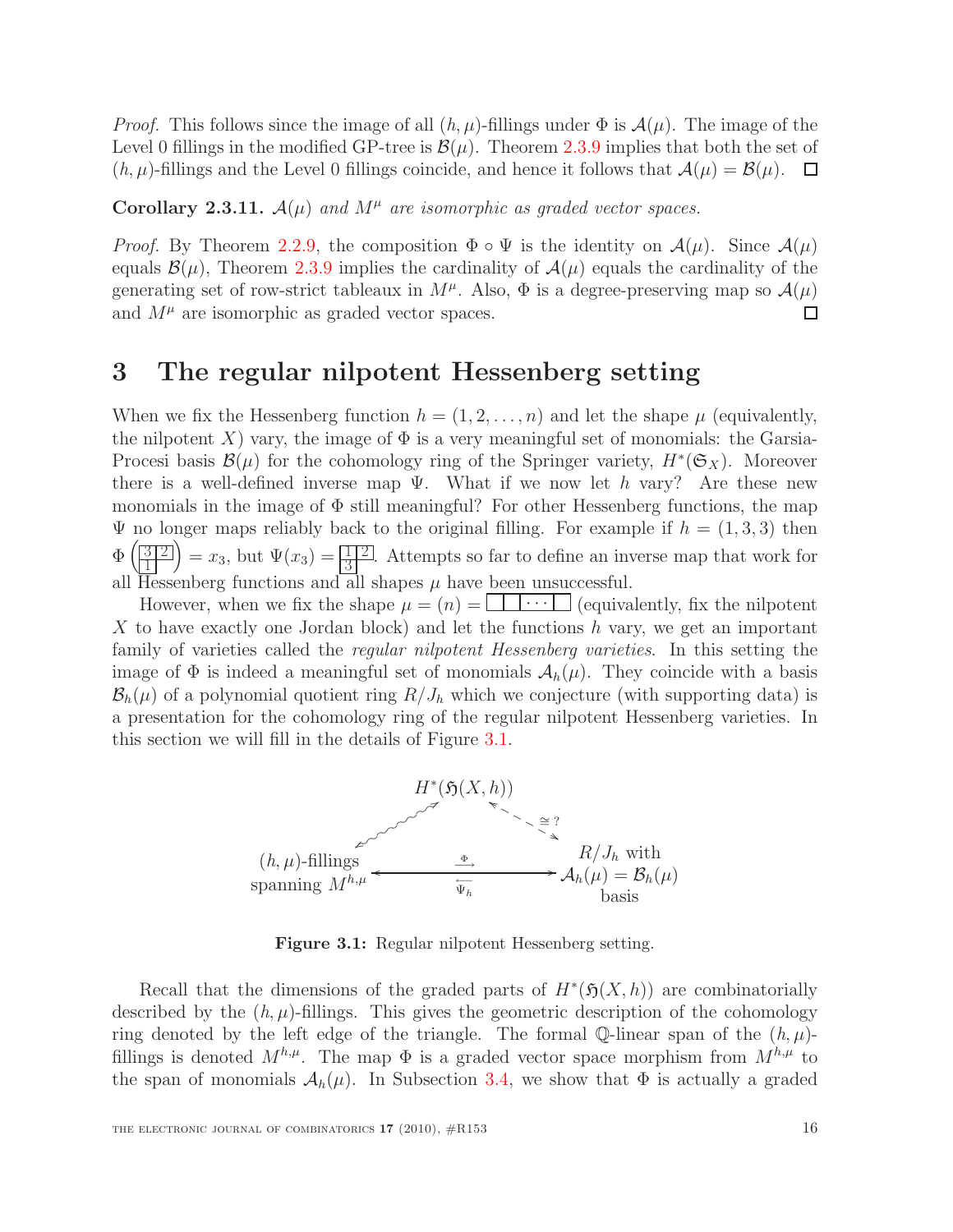isomorphism, completing the bottom leg of the triangle. In Theorem [3.4.3,](#page-25-3) we conclude that the generators of degree i in  $R/J_h$  correspond to  $(h, \mu)$ -fillings of dimension i and hence to the  $2i^{th}$  Betti number of the regular nilpotent Hessenberg varieties. This gives a view towards an algebraic description of  $H^*(\mathfrak{H}(X,h))$ .

In Subsection [3.2,](#page-17-0) for a given Hessenberg function h we build an h-tableau tree. This tree assumes the role that the modified GP-tree filled in Subsection [2.3.](#page-11-0) In Subsection [3.3,](#page-19-0) we construct the inverse map  $\Psi_h$  from the span of the monomials  $A_h(\mu)$  to the the vector space  $M^{h,\mu}$ . Finally in Subsection [3.4,](#page-25-0) we show that the monomials  $\mathcal{A}_h(\mu)$  coincide with the basis  $\mathcal{B}_h(\mu)$  of the quotient  $R/J_h$ .

## <span id="page-16-0"></span>3.1 The ideal  $J_h$ , the quotient ring  $R/J_h$ , and its basis  $\mathcal{B}_h(\mu)$

We briefly describe the construction of the quotient ring  $R/J_h$  where R is the polynomial ring  $\mathbb{Z}[x_1,\ldots,x_n]$  and  $J_h$  is a combinatorially-described ideal generated by partial symmetric functions. In Section [4,](#page-25-1) we offer evidence leading us to believe that this quotient may indeed be a presentation for the cohomology ring  $H^*(\mathfrak{H}(X,h))$  of all regular nilpotent Hessenberg varieties. The strengths of this presentation are in its ease of construction and the manner in which it reveals aspects of the integral cohomology of these special varieties. In forthcoming work [\[9\]](#page-27-8) we explore the rich development of the ideal  $J_h$  and its intimate connection to a generalization of the Tanisaki ideal (see Subsection [4.3\)](#page-26-1).

**Definition 3.1.1.** Let  $S \subseteq \{x_1, \ldots, x_n\}$ . We define  $\tilde{e}_r(S)$  to be the modified complete symmetric function of degree r in the variables S. For example,  $\tilde{e}_2(x_3, x_4) = x_3^2 + x_3x_4 + x_4^2$ .

<span id="page-16-2"></span>**Definition 3.1.2** (Degree tuple). Let  $h = (h_1, h_2, \ldots, h_n)$  be a Hessenberg function. The degree tuple corresponding to h is  $\beta = (\beta_n, \beta_{n-1}, \dots, \beta_1)$  where  $\beta_i = i - \#\{h_k \mid h_k < i\}$ for each  $1 \leq i \leq n$ .

Remark 3.1.3. We call it a degree tuple because its entries are the degrees of the generating functions for the ideal  $J_h$ . The convention of listing the  $\beta_i$  in descending subscript order in a degree tuple highlights that the  $i^{th}$  entry of a tuple corresponds to a generating function in exactly *i* variables. Degree tuples have many rich connections to Hessenberg functions, Dyck paths, Catalan numbers, and other combinatorial data. These connections are explored more in the author's thesis [\[8\]](#page-27-7).

**Definition 3.1.4** (The ideal  $J_h$ ). Let  $h = (h_1, \ldots, h_n)$  be a Hessenberg function with corresponding degree tuple  $\beta = (\beta_n, \beta_{n-1}, \dots, \beta_1)$ . The ideal  $J_h$  is defined as follows:

$$
J_h := \langle \tilde{e}_{\beta_n}(x_n), \tilde{e}_{\beta_{n-1}}(x_{n-1}, x_n), \ldots, \tilde{e}_{\beta_1}(x_1, \ldots, x_n) \rangle.
$$

<span id="page-16-1"></span>Proof of the following theorem involves commutative algebra that is beyond the scope of this paper. Details can be found in the author's thesis [\[8\]](#page-27-7).

**Theorem 3.1.5** (A Basis for  $R/J_h$ ). Let  $J_h$  be the ideal corresponding to the Hessenberg function h. Then  $R/J_h$  has the basis

$$
\mathcal{B}_h(\mu) := \{x_1^{\alpha_1} x_2^{\alpha_2} \cdots x_n^{\alpha_n} \mid 0 \leqslant \alpha_i \leqslant \beta_i - 1, i = 1, \ldots, n\}.
$$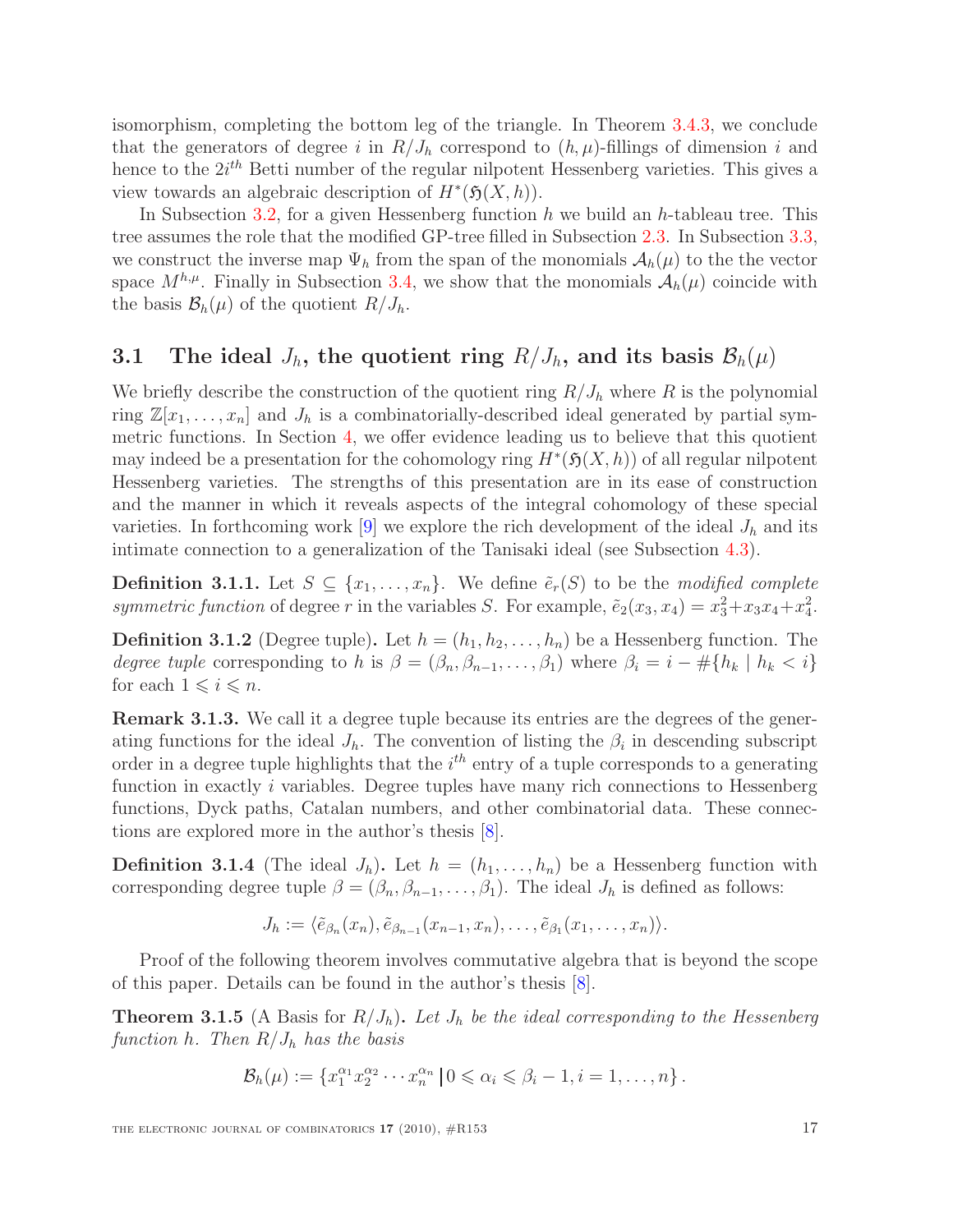### <span id="page-17-0"></span>3.2 Constructing an h-tableau-tree

Analogous to the Springer case we first build a tree, which we call an h-tree, whose leaves give a basis  $\mathcal{B}_h(\mu)$  for the quotient ring  $R/J_h$ . As with the modified GP-tree, we then take these leaves and describe how to construct a corresponding  $(h, \mu)$ -filling. We label the vertices of the h-tree to produce a graph which we call an  $h$ -tableau-tree.

Remark 3.2.1. In the Springer setting of Section [2,](#page-6-0) the levels in the trees are labelled in descending order from the top Level  $n$  down to Level 1 in the case of the GP-tree (with the additional lower Levels 0 and B in the case of the modified GP-tree). This descending label convention is meant to reflect the method of how to build the  $(h, \mu)$ -fillings in this Springer setting by inserting the numbers 1 thru  $n$  in descending order. However in the regular nilpotent setting of the current section, we build the  $(h, \mu)$ -fillings by inserting the numbers 1 thru n in ascending order. The trees in this section reflect this method by being labelled from the top Level 1 down to Level  $n + 1$ .

**Definition 3.2.2** (h-tree). Given a Hessenberg function  $h = (h_1, h_2, \ldots, h_n)$ , the corresponding h-tree has  $n + 1$  levels labelled from the top Level 1 to the bottom Level  $n + 1$ . We start with one vertex at Level 1. For  $i \in \{2, \ldots, n\}$ , each vertex at Level  $i-1$  has exactly  $\beta_i$  edges directed down to Level i injectively (that is, no two Level i – 1 vertices share an edge with the same Level i vertex). For each of the vertices at Level  $i - 1$ , label the  $\beta_i$  edges directed down to Level *i* with the labels  $\{x_i^{\beta_i-1}, x_i^{\beta_i-2}, \ldots, x_i^2, x_i, 1\}$  from left to right. Connect each vertex at Level n to a unique leaf at Level  $n + 1$ , and label the corresponding edges with the value 1. Label each leaf at Level  $n + 1$  with the product of the edge labels of the path connecting the root vertex on Level 1 with this leaf.

<span id="page-17-1"></span>We omit the proof of the following proposition for it is a direct consequence of the definition of the basis  $\mathcal{B}_h(\mu)$  given in Theorem [3.1.5](#page-16-1) and the construction of an h-tree.

**Proposition 3.2.3.** Let  $h = (h_1, \ldots, h_n)$  be a Hessenberg function. Then

- 1. The number of leaves in the h-tree at Level  $n+1$  equals  $\prod_{i=1}^{n} \beta_i$ .
- 2. The collection of leaf labels at Level  $n+1$  in the h-tree is exactly the basis of monomials  $\mathcal{B}_h(\mu)$  of  $R/J_h$  given by Theorem [3.1.5.](#page-16-1)

**Example 3.2.4.** Let  $h = (2, 3, 3)$  be a Hessenberg function. It has corresponding degree tuple  $\beta = (2, 2, 1)$ . Figure [3.2](#page-18-1) shows the corresponding h-tree.

Before we give the precise construction of an h-tableau-tree, we define a barless tableau and give a lemma that instructs us how to fill this object to construct a tableau.

**Definition 3.2.5** (Barless tableau). Fix n. A barless tableau is a diagram filled with some proper subset of  $\{1, \ldots, n\}$  without any bars.

**Remark 3.2.6** (Using a barless tableau to build an  $(h, \mu)$ -filling). We will place the values  $1, 2, \ldots, n$  into a barless tableau satisfying an h-permissibility condition. When all n numbers are in the barless tableau, we will introduce bars so that it is a traditional tableau.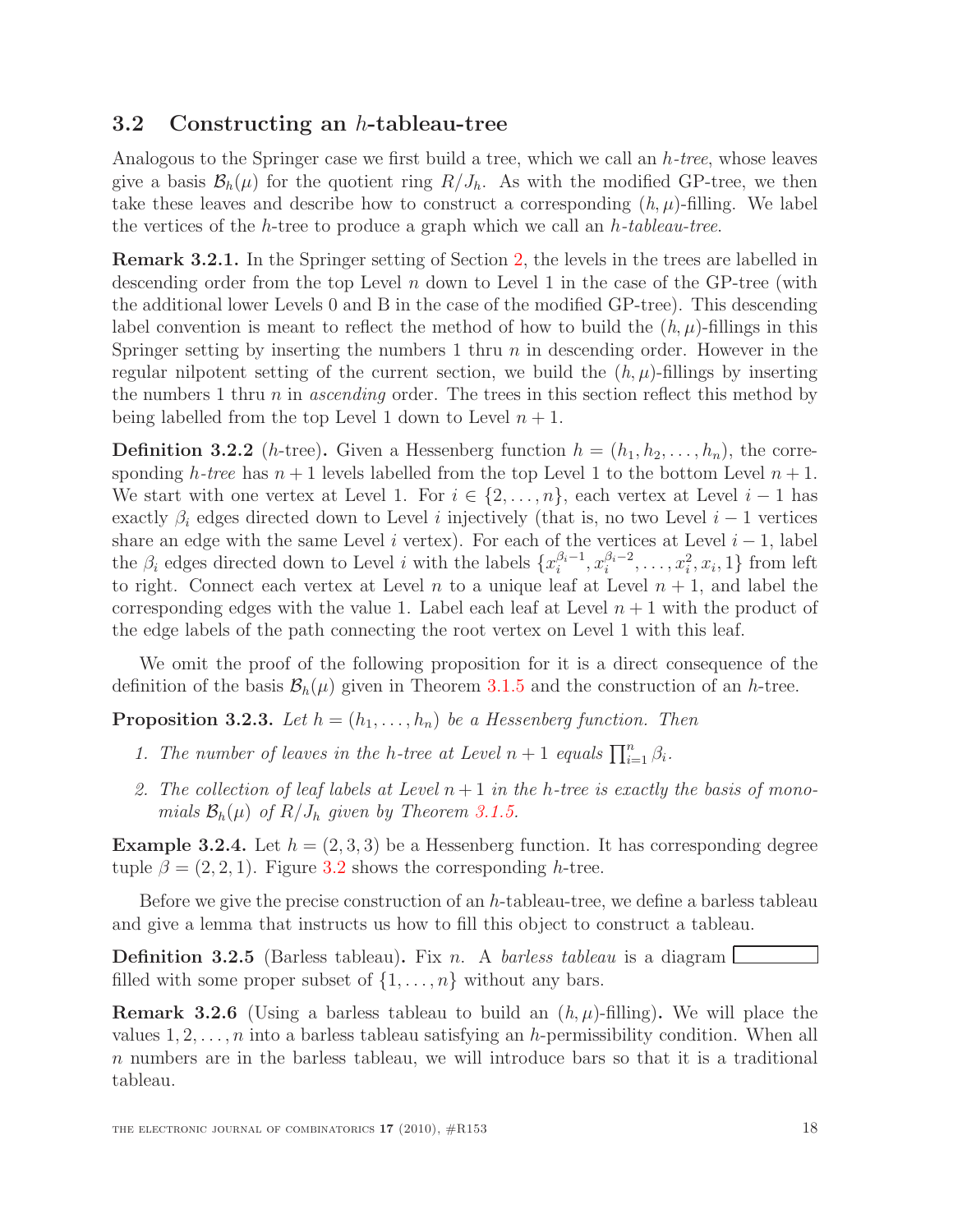

<span id="page-18-1"></span>**Figure 3.2:** The *h*-tree for  $h = (2, 3, 3)$ .

**Definition 3.2.7** (*h*-permissibility conditions). Suppose we have placed the numbers  $1, \ldots, i-1$  into a barless tableau. We say that the numbers are in h-permissible positions if each horizontal adjacency adheres to the rule:  $k$  is immediately left of  $j$  if and only if  $k \leqslant h_j$ .

<span id="page-18-2"></span>The lemma below allows us to predict how many h-permissible positions are available for the next value i.

**Lemma 3.2.8.** Let  $h = (h_1, \ldots, h_n)$  be a Hessenberg function. If a barless tableau is filled with  $1, 2, \ldots, i-1$ , then the number of h-permissible positions for i in this tableau is exactly  $\beta_i$ , where  $(\beta_n, \beta_{n-1}, \ldots, \beta_1)$  is the degree tuple corresponding to h.

*Proof.* Let  $h = (h_1, \ldots, h_n)$  be a Hessenberg function and  $\beta = (\beta_n, \beta_{n-1}, \ldots, \beta_1)$  be its corresponding degree tuple. Suppose a barless tableau is filled with  $1, 2, \ldots, i-1$ . Consider  $\beta_i$ . By definition  $\beta_i = i - \# \{ h_k \mid h_k < i \}$  and so  $\# \{ h_k \mid h_k < i \}$  equals  $i - \beta_i$ . Since each  $h_k$  is at least k, only the values  $h_1, \ldots, h_{i-1}$  can possibly lie in the set  $\{h_k \mid h_k < i\}.$ The remaining  $(i - 1) - (i - \beta_i) = \beta_i - 1$  of the  $h_1, \ldots, h_{i-1}$  satisfy  $i \leq h_k$  which is the hpermissibility condition for the descent  $[i]k$ . Hence i can be placed to the immediate left of any of these  $\beta_i - 1$  values. This gives  $\beta_i - 1$  positions that are h-permissible positions. In addition, the value  $i$  can be placed to the right of the far-right entry since  $i$  is larger than any number 1, ...,  $i-1$  in the barless tableau. This yields a total of  $(\beta_i-1)+1=\beta_i$ possible h-permissible positions for i.  $\Box$ 

<span id="page-18-0"></span>**Definition 3.2.9** (h-tableau-tree). Let  $h = (h_1, \ldots, h_n)$  be a Hessenberg function and  $\beta = (\beta_n, \beta_{n-1}, \ldots, 1)$  be its corresponding degree tuple. The *h*-tableau-tree is the *h*-tree together with an assignment of barless tableaux to label each vertex on Levels 1 to n. The top is Level 1 and has a single barless tableau with the entry 1. Given a barless tableau  $T$ at Level  $i-1$  with fillings  $1, \ldots, i-1$ , we obtain the  $\beta_i$  different Level i barless tableaux by the following algorithm:

• Place a bullet at each of the h-permissible positions in the barless tableau  $T$ . The diagram at Level *i* joined by the edge  $x_i^j$  $i$  is found by replacing the  $(j + 1)^{th}$  bullet (counting right to left) with the number  $i$  and erasing all other bullets.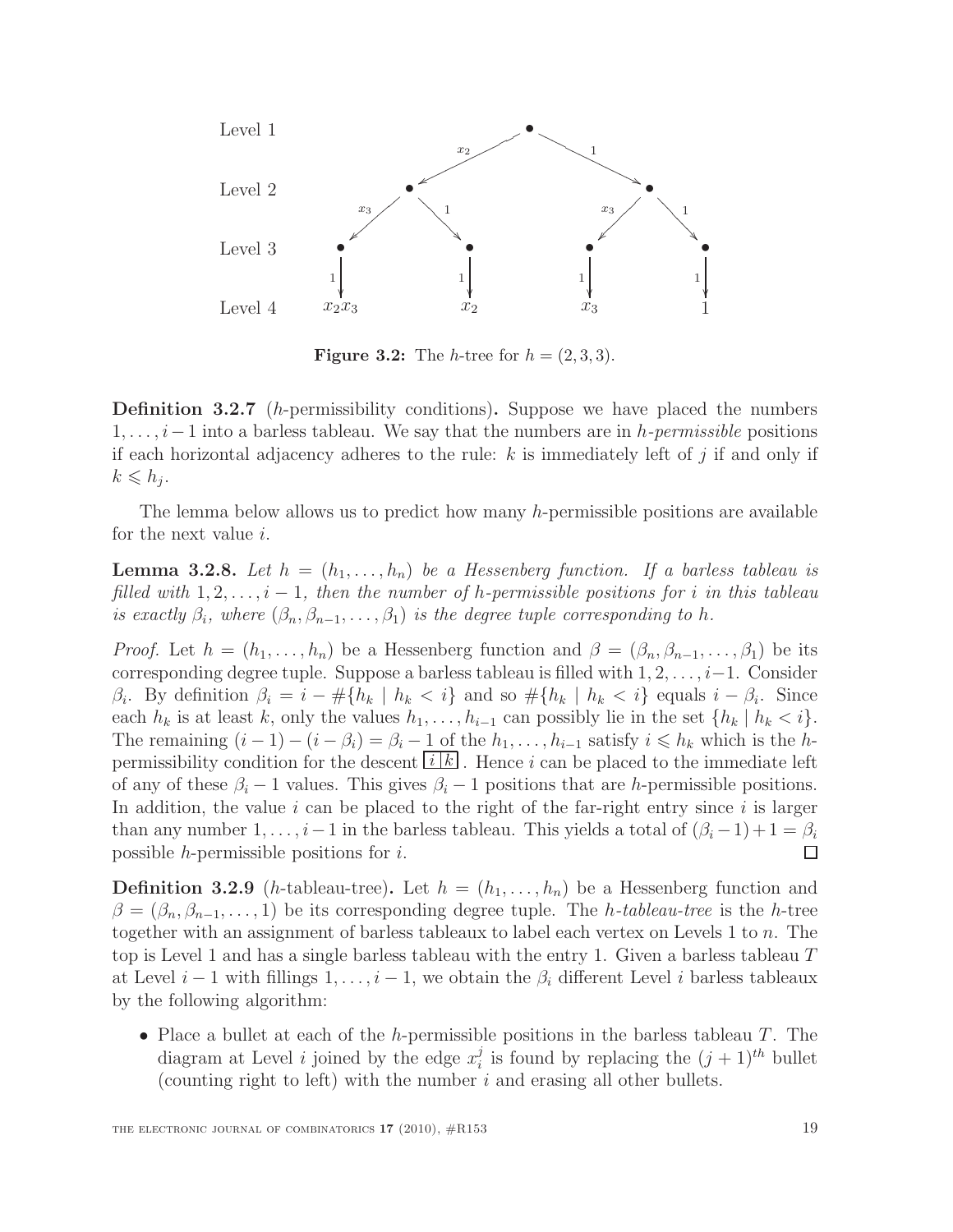When we reach Level n, each barless tableau will contain the numbers  $1, \ldots, n$ . We may now place the bars into this tableau yielding a filling of  $\mu$ .

**Remark 3.2.10.** Observe that travelling from a barless tableau at Level  $i - 1$  down to a barless tableau at Level i, Lemma [3.2.8](#page-18-2) asserts there will be exactly  $\beta_i$  bullets going right to left. Hence h-tableau-trees are well-defined.



<span id="page-19-1"></span>**Figure 3.3:** The *h*-tableau-tree for  $h = (3, 3, 3, 4)$ .

<span id="page-19-2"></span>**Example 3.2.11.** In Figure [3.3,](#page-19-1) we give the h-tableau-tree for  $h = (3, 3, 3, 4)$ . The corresponding degree tuple is  $\beta = (1, 3, 2, 1)$ . For ease of viewing, we omit the barless tableaux's rectangular boundaries and just give the fillings. Observe that the six Level 4 tableaux are  $(h, \mu)$ -fillings. There are only six possible  $(h, \mu)$ -fillings for this particular Hessenberg function and hence these are all the  $(h, \mu)$ -fillings. Further, the function  $\Phi$  maps each one to the monomial in  $\mathcal{B}_h(\mu)$  on Level 5. We conclude that the set of monomials  $\mathcal{A}_{(3,3,3,4)}(\mu)$  coincides with the monomial basis  $\mathcal{B}_{(3,3,3,4)}(\mu)$  for  $R/J_h$  when using this regular nilpotent shape  $\mu = (n)$ . We generalize these points in the next subsection, where we exhibit the inverse map to  $\Phi$  in the setting of regular nilpotent Hessenberg varieties. Compare this with the elaborative example from Subsection [4.2.](#page-26-0)

### <span id="page-19-0"></span>3.3 The inverse map  $\Psi_h$  from monomials in  $\mathcal{B}_h(\mu)$  to  $(h, \mu)$ -fillings

Recall from Subsection [1.4](#page-5-0) that the function  $\Phi$  from  $(h, \mu)$ -fillings onto the set  $\mathcal{A}_h(\mu)$  of monomials is given by the map

$$
T \longmapsto \prod_{\substack{(i,j)\in \text{DP}_j^T \\ 2 \leq j \leq n}} x_j.
$$

In the Springer setting, we first constructed the inverse map  $\Psi$  from  $\mathcal{A}(\mu)$  to  $(h, \mu)$ -fillings, then proved  $\mathcal{A}(\mu) = \mathcal{B}(\mu)$ . In the regular nilpotent Hessenberg setting we will again prove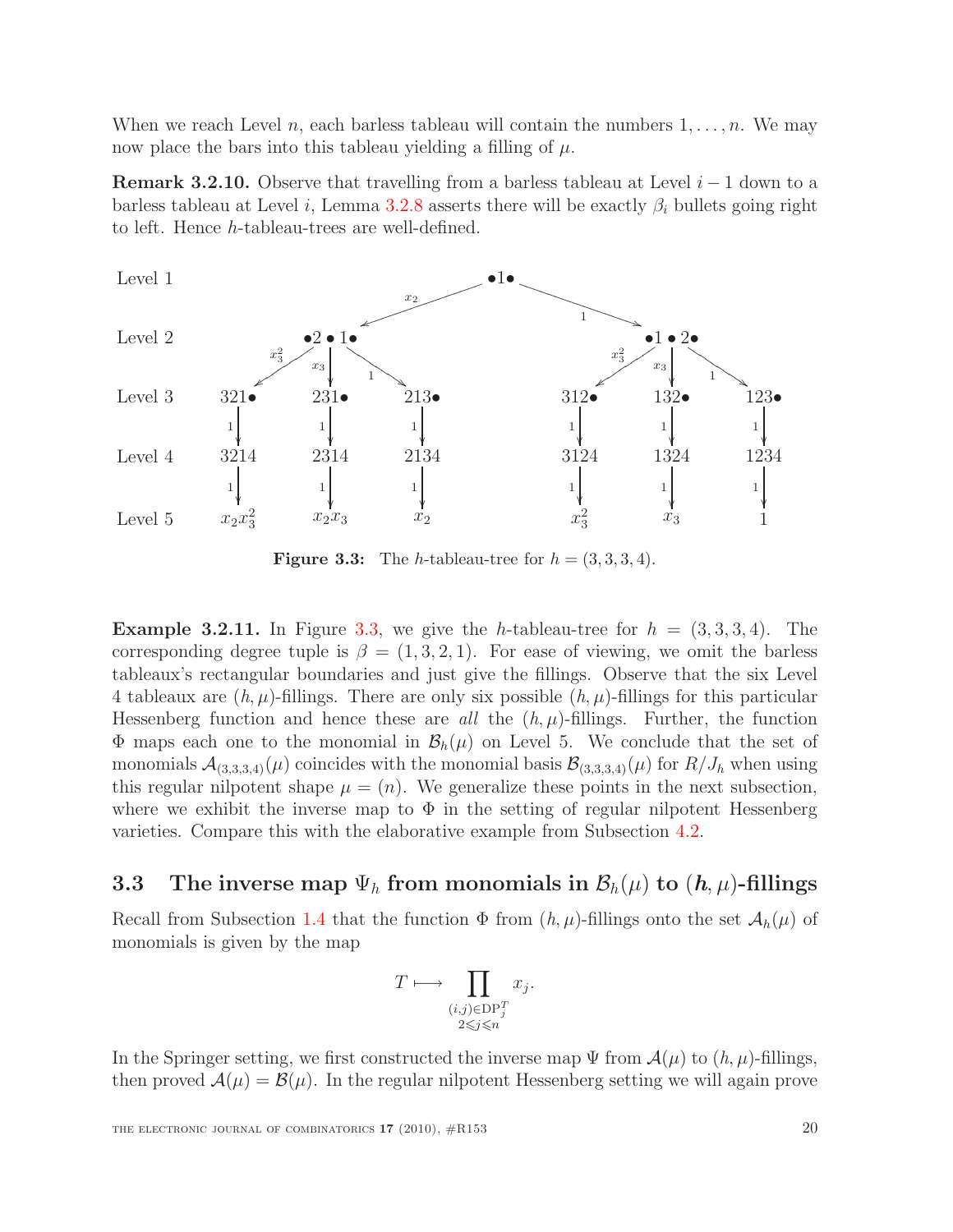that  $\Phi$  is a graded vector space isomorphism, but this time we first construct an inverse map  $\Psi_h$  from  $\mathcal{B}_h(\mu)$  and then verify  $\mathcal{A}_h(\mu) = \mathcal{B}_h(\mu)$ . In this new setting this plan of attack is used since we know more about the structure of  $\mathcal{B}_h(\mu)$  (see Theorem [3.1.5\)](#page-16-1), whereas in the Springer setting the basis  $\mathcal{B}(\mu)$  was given by Garsia and Procesi via a recursion formula [\[5,](#page-27-2) Equation 1.2]. As the remarks in Example [3.2.11](#page-19-2) disclosed, we will show the following:

- 1. The Level *n* fillings in the *h*-tableau-tree are distinct  $(h, \mu)$ -fillings.
- 2. The number of  $(h, \mu)$ -fillings equals the number of leaves of the h-tableau-tree.
- 3. The Level *n* fillings are *all* possible  $(h, \mu)$ -fillings.
- 4. The function  $\Phi$  maps each of these fillings to the monomial  $\mathbf{x}^{\alpha} \in \mathcal{B}_h(\mu)$  below it at Level  $n + 1$ .
- 5. The set  $\mathcal{A}_h(\mu)$  coincides with the set  $\mathcal{B}_h(\mu)$ .

<span id="page-20-0"></span>**Theorem 3.3.1.** Let  $h = (h_1, \ldots, h_n)$  be a Hessenberg function. The Level n fillings of the corresponding h-tableau-tree are distinct  $(h, \mu)$ -fillings.

*Proof.* When going from Level  $i - 1$  down to i, the value i is placed immediately to the left of a number  $k \in \{1, \ldots, i-1\}$  only if  $i \leq h(k)$ . That is, all fillings in the tree are h-permissible and hence the Level n fillings are  $(h, \mu)$ -fillings. Branching rules ensure all are distinct.  $\Box$ 

The proof of Theorem [3.3.5](#page-21-0) relies on combinatorial facts about the two numbers in question, namely the cardinalities of the set of possible  $(h, \mu)$ -fillings and the set of leaves of an h-tableau-tree. The former number is given by the following theorem.

<span id="page-20-1"></span>**Theorem 3.3.2** (Sommers-Tymoczko [\[10\]](#page-27-10)). Let  $h = (h_1, \ldots, h_n)$  be a Hessenberg function. The number of  $(h, \mu)$ -fillings of a one-row diagram of shape  $(n)$  equals  $\prod_{i=1}^{n} \nu_i$  where  $\nu_i = h_i - i + 1.$ 

Proof remark. The notation and terminology in the statement of this theorem differ much from the source [\[10\]](#page-27-10). Proof of this theorem arises from considering their Theorem 10.2 along with their definition of ideal exponents given in Definition 3.2.  $\Box$ 

Fix a Hessenberg function  $h = (h_1, \ldots, h_n)$ . Let  $A_h$  denote the multiset  $A_h := \{v_i\}_{i=1}^n$ . Proposition [3.2.3](#page-17-1) shows that the number of leaves of the h-tree (and consequently of the h-tableau-tree) is  $\prod_{i=1}^n \beta_i$  where each  $\beta_i$  equals  $i - \# \{h_k < i\}$ . Let  $B_h$  denote the multiset  $B_h := \{ \beta_i \}_{i=1}^n$ . We remind the reader that in a multiset order is ignored, but multiplicity matters. For example,  $\{1, 2, 3\} = \{2, 1, 3\}$  but  $\{1, 1, 2\} \neq \{1, 2\}$ . Before we prove Theorem [3.3.5,](#page-21-0) we define a pictorial representation of a Hessenberg function that gives a visual manner in which to compute the degree tuple corresponding to a Hessenberg function.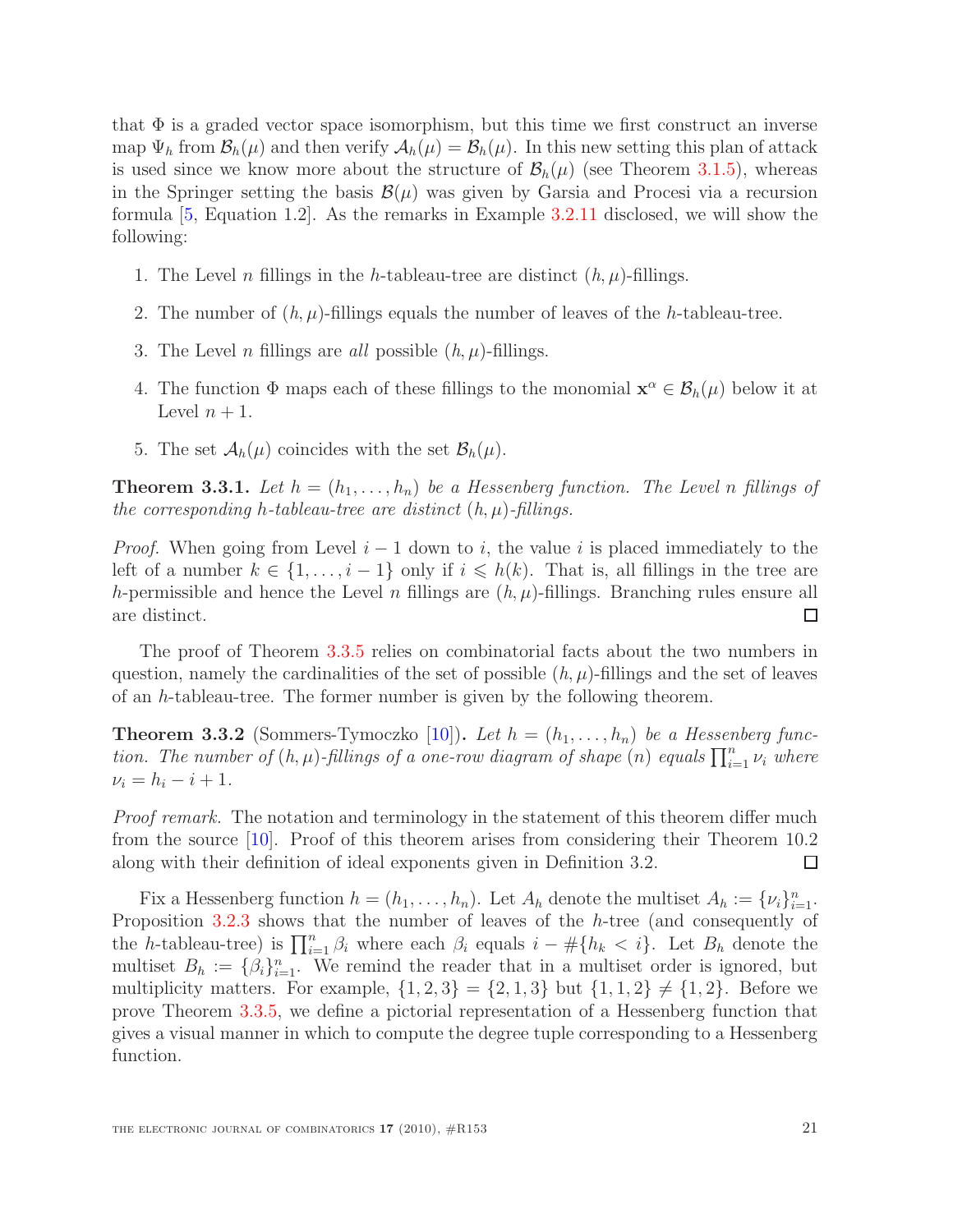**Definition 3.3.3** (Hessenberg diagram). Let  $h = (h_1, \ldots, h_n)$  be a Hessenberg function. We may represent h pictorially by an n-by-n grid of boxes where we shade the top  $h_i$ boxes of column  $i$ , reading the columns left to right. The constraints on  $h$  force:

- (i)  $i \leq h_i \implies$  All shaded boxes in a column include the diagonal.
- (ii)  $h_i \leq h_{i+1} \implies$  Every box to the right of any shaded box is also shaded.

Remove the strictly upper triangular subdiagram from this h-shading. We call this the Hessenberg diagram corresponding to h.

<span id="page-21-1"></span>**Example 3.3.4.** Let  $h = (3, 3, 4, 4, 5, 6)$ . Then we have the following Hessenberg diagram:



Columns are read from left to right, and rows are read from top to bottom. Visually, we see the value of  $h_i$  is  $i-1$  plus the number of shaded boxes in column i. Furthermore,  $\beta_i$  is the number of shaded boxes in row  $i$ . In fact, the number of shaded boxes in row  $i$  equals i minus the number of columns left of column i whose shaded boxes do not reach the  $i<sup>th</sup>$ row—namely, the value  $i - \# \{h_k | h_k < i\}$ . This is exactly the degree tuple entry  $\beta_i$  as defined in Definition [3.1.2.](#page-16-2) Thus the degree tuple corresponding to h is  $\beta = (1, 1, 2, 3, 2, 1)$ , reminding the reader that the tuple  $\beta$  by convention is written as  $(\beta_6, \beta_5, \ldots, \beta_1)$ .

<span id="page-21-0"></span>**Theorem 3.3.5.** The number of  $(h, \mu)$ -fillings equals the number of leaves in the h-tableautree.

*Proof.* Let  $h = (h_1, \ldots, h_n)$  be a Hessenberg function. It suffices to show the multisets  $A_h$ and  $B_h$  are equal. Represent the function h pictorially by its corresponding Hessenberg diagram. We may view the elements of  $A_h$  as the following vector difference:

$$
(\nu_i)_{i=1}^n = (h_1, \ldots, h_n) - (0, 1, \ldots, n-1).
$$

So  $\nu_i$  equals the number of shaded boxes on or below the diagonal in column i. Regarding the multiset  $B_h$ , observe that each element  $\beta_i$  is the number of shaded boxes on or left of the diagonal in row i (as noted in the remark in Example  $3.3.4$ ). Thus it suffices to show each column length  $\nu_i$  corresponds to exactly one row length  $\beta_j$ . We induct on the Hessenberg function.

Consider the minimal Hessenberg function  $h = (1, 2, \ldots, n)$ . This gives the following Hessenberg diagram: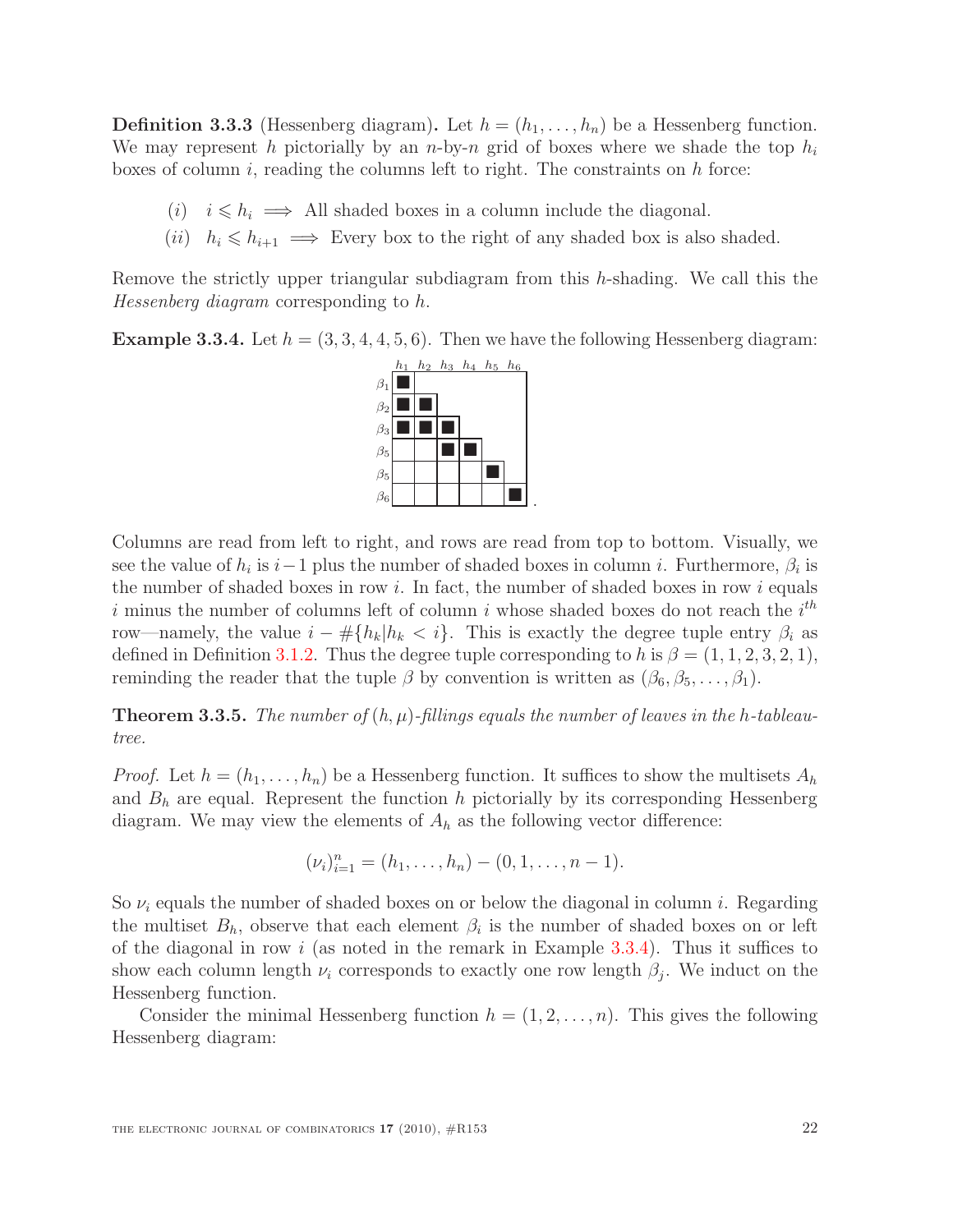

Each shaded box contributes to both a  $\nu_i$  and a  $\beta_i$  of length 1. It follows that  $A_h = B_h$  $\{1, 1, \ldots, 1\}$ , proving the base case holds.

Assume for some fixed Hessenberg function  $h = (h_1, \ldots, h_n)$  that  $A_h = B_h$ . Add a shaded box to its Hessenberg diagram in a position  $(i_0, j_0)$  so that the new function  $h = (h_1, \ldots, h_{j_0-1}, i_0, h_{j_0+1}, \ldots, h_n)$  is a Hessenberg function, namely so  $i_0 \leqslant h_{j_0+1}$ . We claim that the multisets  $A_{\tilde{h}} = {\tilde{\nu}_i}_{i=1}^n$  and  $B_{\tilde{h}} = {\tilde{\beta}_i}_{i=1}^n$  coincide.

Every box above  $(i_0, j_0)$  in column  $j_0$  must be shaded, up to the shaded diagonal box  $(j_0, j_0)$ . This shaded column length is  $\tilde{\nu}_{j_0}$ . And since  $\tilde{h}$  is a Hessenberg function, every box to the right of  $(i_0, j_0)$  is shaded up to the shaded diagonal box  $(i_0, i_0)$ . This shaded row length is  $\tilde{\beta}_{i_0}$ . No other box in row  $i_0$  or column  $j_0$  below the diagonal is shaded because h is a Hessenberg function. Clearly,

$$
\tilde{\nu}_{j_0} = \nu_{j_0} + 1 = (h_{j_0} - j_0 + 1) + 1 = h_{j_0} - j_0 + 2.
$$

The value  $\tilde{\beta}_{i_0}$  is just the number of boxes in row  $i_0$  from the position  $(i_0, j_0)$  to the diagonal  $(i_0, i_0)$  which we count is  $i_0 - j_0 + 1$ . Observe  $i_0 = h_{j_0} + 1$  implies that  $h_{j_0} + 2 = i_0 + 1$ . Hence  $h_{j_0} - j_0 + 2 = i_0 - j_0 + 1$ . We conclude  $\tilde{\nu}_{j_0} = \tilde{\beta}_{i_0}$ , and the claim holds since

- (1)  $\nu_{j0} = \beta_{i0}$  necessarily in the original Hessenberg diagram for h,
- (2)  $\nu_{j0}$  and  $\beta_{i0}$  both increase by 1 in the new Hessenberg diagram for h, and
- (3) no other  $\nu_i$  or  $\beta_j$  in the original diagram for h will change in the diagram for  $\tilde{h}$ .

This completes the induction step, and we conclude that the multisets  $A_h$  and  $B_h$  are equal for all  $h$ . □

**Example 3.3.6** (Clarifying example for the induction step above). Let h be the Hessenberg function (3, 3, 4, 4, 5, 6). The corresponding Hessenberg diagram is



<span id="page-22-0"></span>In this example  $A = \{3, 2, 2, 1, 1, 1\}$  and  $B = \{1, 2, 3, 2, 1, 1\}$  reading the column lengths from left to right and row lengths from top to bottom, respectively. At the induction step in the proof above, there are only three legal places to add a box: the positions  $(4, 2)$ ,  $(5, 4)$ , or  $(6, 5)$ . Adding the  $(4, 2)$ -box, for instance, changes  $\nu_2$  from 2 to 3 and changes  $\beta_4$ from 2 to 3 also. Moreover, adding the  $(4, 2)$ -box did not affect any other  $\nu_i$  or  $\beta_j$  values in  $A_h$  or  $B_h$  respectively.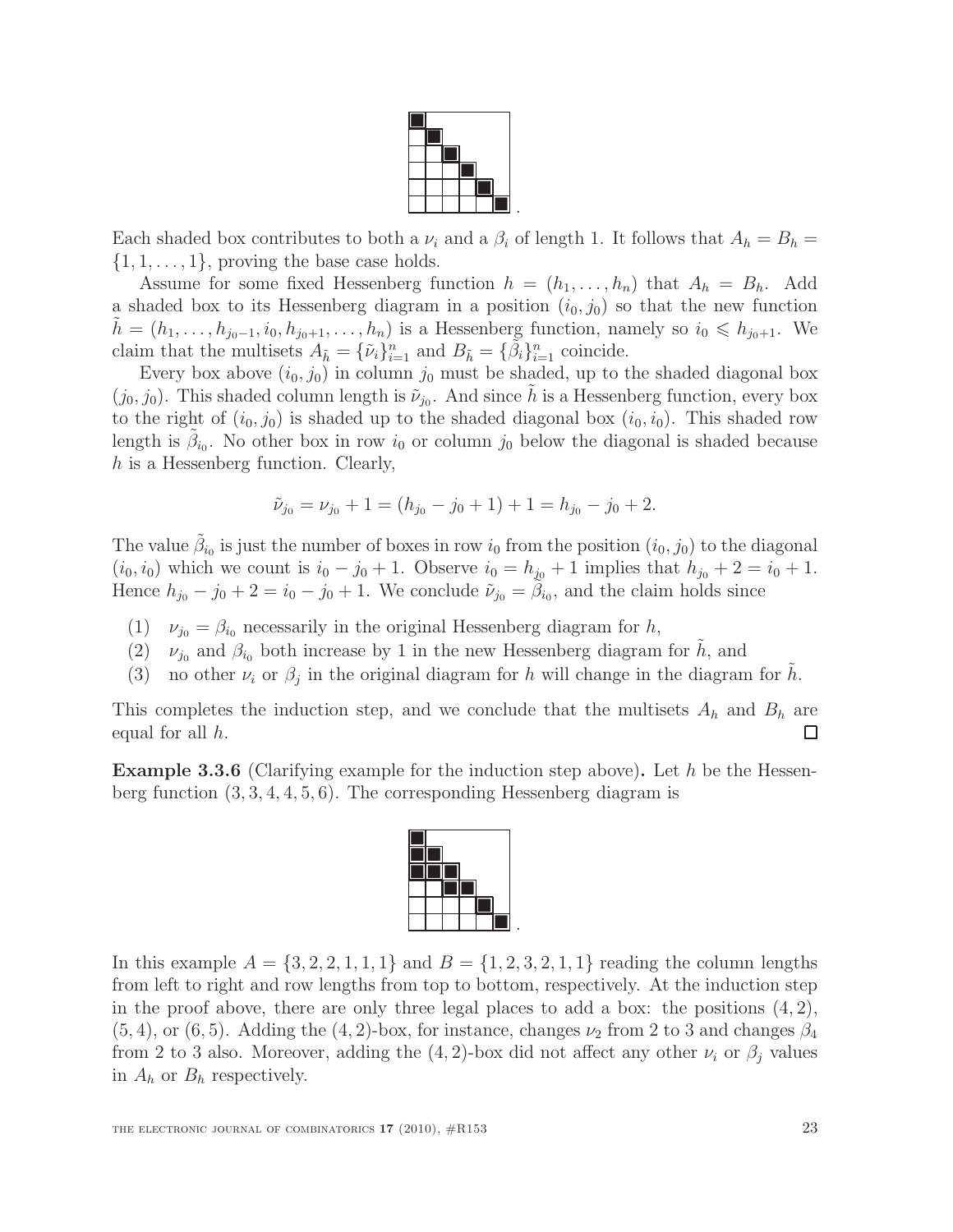**Corollary 3.3.7.** The Level n fillings of the h-tableau tree are all possible  $(h, \mu)$ -fillings.

*Proof.* Level n fillings are distinct  $(h, \mu)$ -fillings by Theorem [3.3.1.](#page-20-0) The claim follows immediately from the previous theorem together with Theorem [3.3.2](#page-20-1) of Sommers-Tymoczko. □

<span id="page-23-0"></span>We now introduce a lemma similar to Lemma [2.2.8](#page-9-1) from the Springer setting. This will be useful in building the inverse map  $\Psi_h$ .

**Lemma 3.3.8.** Fix n and let h be an arbitrary Hessenberg function. Let  $x^{\alpha} \in \mathcal{B}_h(\mu)$ , and consider the h-tableau-tree corresponding to h. Then

- (i) The monomial  $x^{\alpha}$  is of the form  $x_2^{\alpha_2} \cdots x_n^{\alpha_n}$ . That is, no monomial in  $\mathcal{B}_h(\mu)$  contains the variable  $x_1$ .
- (ii) Every barless tableau at Level  $i-1$  has at least  $\alpha_i+1$  bullet positions available.

*Proof.* Let  $h = (h_1, \ldots, h_n)$  be a Hessenberg function and  $\beta = (\beta_n, \beta_{n-1}, \ldots, \beta_1)$  be its corresponding degree tuple. Let  $\mathbf{x}^{\alpha} \in \mathcal{B}_h(\mu)$ . By Theorem [3.1.5,](#page-16-1)  $\mathbf{x}^{\alpha}$  is of the form  $x_1^{\alpha_1} x_2^{\alpha_2} \cdots x_n^{\alpha_n}$  where each  $\alpha_i$  satisfies  $0 \le \alpha_i \le \beta_i - 1$ . Since  $\beta_1 = 1$  by definition, we have  $\alpha_1 = 0$  for all h, proving (i). Lemma [3.2.8](#page-18-2) ensures that a Level i – 1 barless tableau will have  $\beta_i$  bullets. Since  $\alpha_i + 1 \leq \beta_i$ , this proves  $(ii)$ .  $\Box$ 

<span id="page-23-1"></span>**Theorem 3.3.9** (A map from  $\mathcal{B}_h(\mu)$  to  $(h, \mu)$ -fillings). Given a Hessenberg function h and the shape  $\mu = (n)$ , there exists a well-defined dimension-preserving map  $\Psi_h$  from the monomials  $\mathcal{B}_h(\mu)$  to the set of  $(h, \mu)$ -fillings. That is, degree-r monomials in  $\mathcal{B}_h(\mu)$  map to r-dimensional  $(h, \mu)$ -fillings. Moreover the composition

$$
\mathcal{B}_h(\mu) \stackrel{\Psi_h}{\longrightarrow} \{(h,\mu)\text{-fillings}\} \stackrel{\Phi}{\longrightarrow} \mathcal{B}_h(\mu)
$$

is the identity on  $\mathcal{B}_h(\mu)$ .

*Proof.* Let  $\mathbf{x}^{\alpha} \in \mathcal{B}_{h}(\mu)$  have degree r. Consider the  $(h, \mu)$ -filling T sitting at Level n directly above  $\mathbf{x}^{\alpha}$ . Define  $\Psi_h(\mathbf{x}^{\alpha}) := T$ . Lemma [3.3.8](#page-23-0) gives that  $\mathbf{x}^{\alpha}$  has the form  $x_2^{\alpha_2} \cdots x_n^{\alpha_n}$ . Also since  $\mathbf{x}^{\alpha}$  has degree r, it follows that  $\alpha_2 + \alpha_3 + \cdots + \alpha_n$  equals r. It suffices to show that the cardinality of  $\text{DP}_k^T$  equals  $\alpha_k$  for each  $k \in \{2, \ldots, n\}$ . We check this by examining the path on the h-tableau-tree from Level 1 down to  $\mathbf{x}^{\alpha}$  at Level  $n+1$ . Fix  $k \in \{2, ..., n\}$ . Let  $T_1, T_2, \ldots, T_{n-1}$  be the barless tableaux on this path at Levels  $1, 2, \ldots, n-1$  respectively. At the  $(k-1)^{th}$  step in this path, the number k is placed in the  $(\alpha_k + 1)^{th}$  bullet from the right in  $T_{k-1}$ . This bullet exists by Lemma [3.3.8.](#page-23-0) The barless tableau  $T_{k-1}$  has the form

$$
\cdots \bullet C_{\alpha_k} \bullet \cdots \bullet C_2 \bullet C_1 \bullet
$$

where each block  $C_i$  is a string of numbers. The numbers  $1, \ldots, k-1$  are distributed without repetition amongst all  $C_i$ . We claim there exists exactly one  $c_i$  in each  $C_i$ -block to the right of k in  $T_k$  such that  $(c_i, k) \in \text{DP}_k^T$ .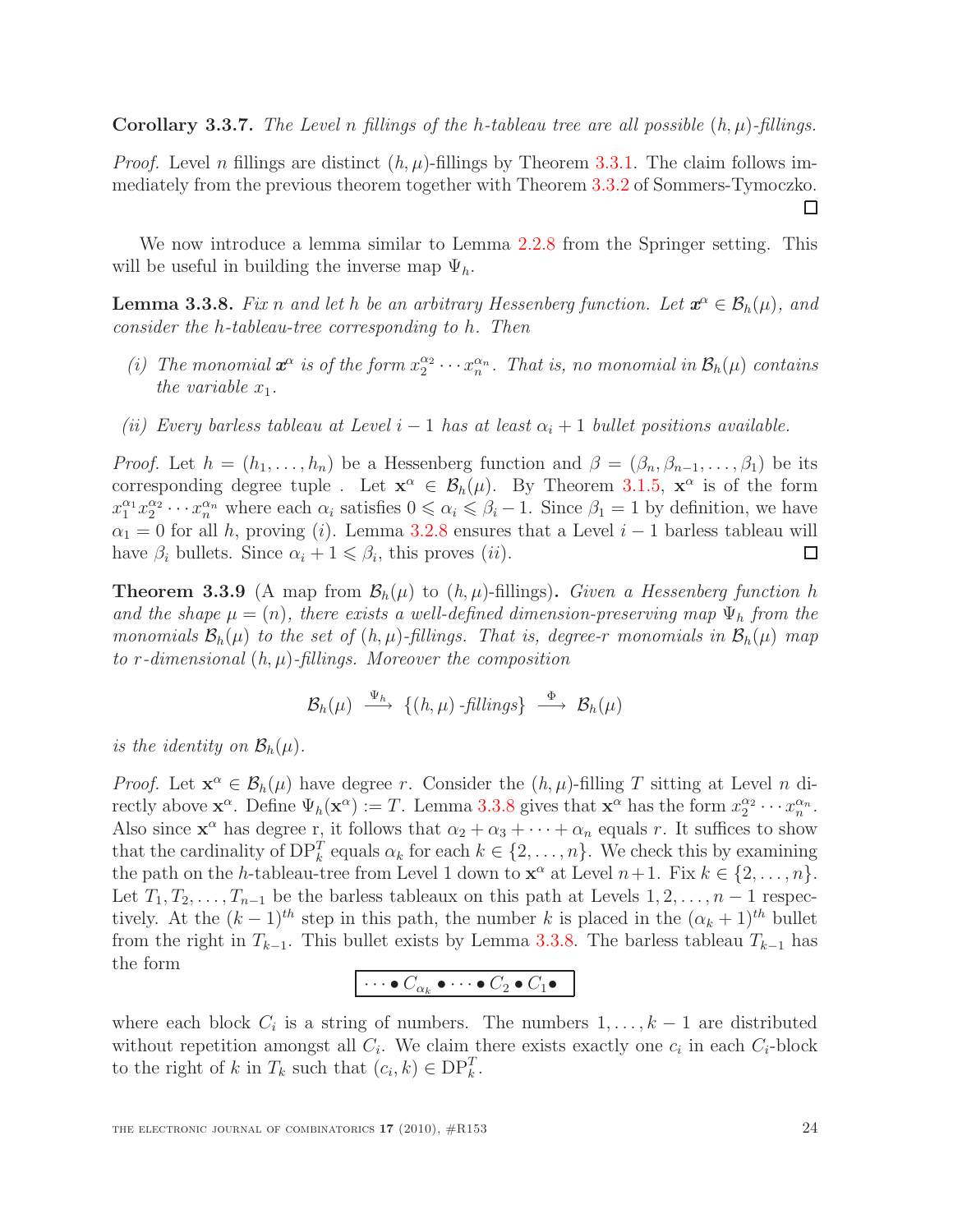Since all fillings in an h-tableau-tree are h-permissible, each block  $C_i$  is an ordered string of  $\gamma_i$  numbers  $c_{i,1}c_{i,2}\cdots c_{i,\gamma_i}$  in  $\{1,\ldots,k-1\}$  such that  $c_{i,r} \leqslant h(c_{i,r+1})$  for each  $r < \gamma_i$ . We claim that k forms a dimension pair with only the far-right entry  $c_{i,\gamma_i}$  of each block  $C_i$  to its right. That is, the value k is not in a dimension pair with any other element of each block  $C_i$  to its right. Recall to be a dimension pair  $(c, k) \in \text{DP}_k^T$  in the one-row case, we must have

- (*i*) c is to the right of k and  $k > c$  holds, and
- (*ii*) if there exists a j immediately right of c, then  $k \le h(j)$  holds also.

Since k is larger than every entry in the Level  $k-1$  barless tableau, condition (i) holds. If there exists no j to the right of  $c_{i,\gamma_i}$ , then (ii) holds vacuously. If some j is eventually placed immediately right of  $c_{i,\gamma_i}$  then  $j \geq k+1$ . Thus  $k < k+1 \leq h(j)$  and so  $(ii)$ holds. Lastly, if no j is placed right of  $c_{i,\gamma_i}$  and there exists a block  $C_{i-1}$  immediately right of  $C_i$  in the final tableau T, then the element  $c_{i-1,1}$  is immediately right of  $c_{i,\gamma_i}$ . But  $k \leq h(c_{i-1,1})$  since  $T_{k-1}$  had a bullet placed left of the block  $C_{i-1}$ . Thus in every case, (*ii*) holds and  $|DP_k^T|$  equals  $\alpha_k$  as desired.

Hence the map  $\Psi_h$  from  $\mathcal{B}_h(\mu)$  to the set of  $(h, \mu)$ -fillings takes degree-r monomials to r-dimensional  $(h, \mu)$ -fillings, and  $\Phi \circ \Psi_h$  is the identity on  $\mathcal{B}_h(\mu)$ . □

**Example 3.3.10.** Fix  $h = (2, 4, 4, 5, 5)$  and its corresponding  $\beta = (2, 3, 2, 2, 1)$ . The degree tuple  $\beta$  tells us that the monomial  $x_2 x_4^2 x_5$  lies in  $\mathcal{B}_h(\mu)$ . Without drawing the whole h-tableau tree, we can construct the unique path that gives the corresponding  $(h, \mu)$ -filling. Omitting the barless tableau frames, we get

$$
\bullet 1 \bullet \xrightarrow{x_2^1} \bullet 21 \bullet \xrightarrow{x_3^0} \bullet 21 \bullet 3 \bullet \xrightarrow{x_4^2} \bullet 4213 \bullet \xrightarrow{x_5^1} 54213.
$$

Thus  $\Psi_h(x_2 x_4^2 x_5) = T$  where T is the  $(h, \mu)$ -filling  $5/4/2/1/3$ . Conversely to recover the corresponding monomial from this filling  $T$ , we calculate the dimension-pairs. We write all pairs  $(ik)$  where k is left of i and  $i < k$ . We then eliminate pairs  $(ik)$  that do not satisfy the additional dimension pair condition that if j is immediately right of i, then  $k \leq h(j)$ . We get the following:

$$
(12) \in \text{DP}_2^T, \quad (14), (24), (34) \in \text{DP}_4^T, \quad \text{and } (15), (25), (35), (45) \in \text{DP}_5^T.
$$

Thus  $\Phi$  takes the filling T to the monomial  $x_2x_4^2x_5$  as desired.

In particular, the algorithm for  $\Psi_h$  depends on the choice of the Hessenberg function h. If we considered the Hessenberg function  $h' = (2, 3, 5, 5, 5)$ , then the same filling  $T = 542113$  would be a permissible filling of h', but now the dimension pair  $(15) \in \text{DP}_5^T$ is not cancelled since  $5 \le h'(3)$ . Thus the map  $\Phi$  takes T to the monomial  $x_2 x_4^2 x_5^2$ . Conversely, the inverse map  $\Psi_{h'}$  now takes the new degree tuple into account and from this *different* monomial we will get the same  $T$  as we had gotten before. The only thing that changes is the extra bullet before the last arrow:

$$
\bullet 1 \bullet \xrightarrow{x_2^1} \bullet 21 \bullet \xrightarrow{x_3^0} \bullet 21 \bullet 3 \bullet \xrightarrow{x_4^2} \bullet 421 \bullet 3 \bullet \xrightarrow{x_5^2} 54213.
$$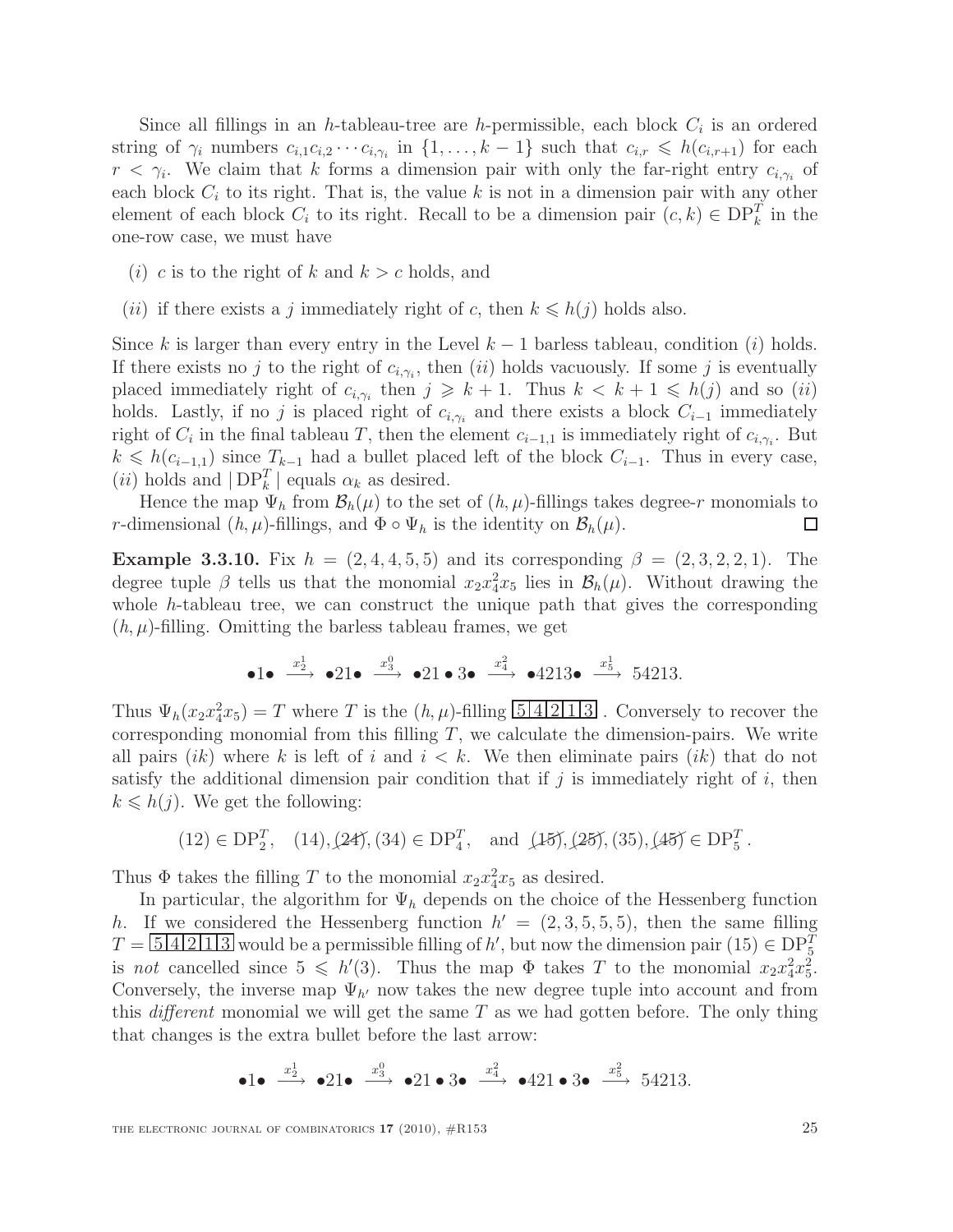### <span id="page-25-5"></span><span id="page-25-0"></span>3.4  $\mathcal{A}_h(\mu)$  coincides with the basis of monomials  $\mathcal{B}_h(\mu)$  for  $R/J_h$

**Corollary 3.4.1.** For a given h, the set of monomials  $A_h(\mu)$  and  $B_h(\mu)$  are equal.

*Proof.* The Level n fillings are  $(h, \mu)$ -fillings by Theorem [3.3.1.](#page-20-0) In fact they are all the possible  $(h, \mu)$ -filings by Corollary [3.3.7.](#page-22-0) Since the image of all  $(h, \mu)$ -fillings under  $\Phi$  is  $\mathcal{A}_h(\mu)$ , we have  $\mathcal{A}_h(\mu) = \mathcal{B}_h(\mu)$ . ◻

<span id="page-25-4"></span>Corollary 3.4.2.  $A_h(\mu)$  and  $M^{h,\mu}$  are isomorphic as graded vector spaces.

*Proof.* By Theorem [3.3.9,](#page-23-1) the composition  $\Phi \circ \Psi_h$  is the identity on  $\mathcal{B}_h(\mu)$ . Since  $\mathcal{A}_h(\mu)$ equals  $\mathcal{B}_h(\mu)$  and the number of paths in the h-tableau-tree is exactly  $\prod_{i=1}^n \beta_i = |M^{h,\mu}|$ , the cardinality of  $\mathcal{A}_h(\mu)$  equals the cardinality of the generating set of  $(h, \mu)$ -fillings in  $M^{h,\mu}$ . Thus  $\mathcal{A}(\mu)$  and  $M^{h,\mu}$  are isomorphic as graded vector spaces.  $\Box$ 

<span id="page-25-3"></span>We are now ready to state the theorem that ties the algebraic view of the  $H^*(\mathfrak{H}(X,h))$ with the geometric view of this same cohomology ring.

**Theorem 3.4.3.** Let  $h = (h_1, \ldots, h_n)$  be a Hessenberg function with corresponding ideal  $J_h$ . The generators of the quotient  $R/J_h$  are in bijective graded correspondence with the  $(h, \mu)$ -fillings. In particular, the generators of  $R/J_h$  give the Betti numbers of the regular nilpotent Hessenberg varieties.

*Proof.* In Corollary [3.4.2,](#page-25-4) we proved that the map  $\Phi$  is a graded vector space isomorphism from  $M^{h,\mu}$  to  $\mathcal{A}_h(\mu)$ . In particular it a bijective graded correspondence between the set of  $(h, \mu)$ -fillings and the set of monomials  $\mathcal{A}_h(\mu)$ . By Corollary [3.4.1,](#page-25-5) the sets  $\mathcal{A}_h(\mu)$ and  $\mathcal{B}_h(\mu)$  coincide. Hence  $\Psi_h$  sends the set of generators of degree i in  $R/J_h$  to the *i*-dimensional  $(h, \mu)$ -fillings. By Tymoczko [\[15,](#page-28-3) Theorem 1.1], the cardinality of the set of *i*-dimensional  $(h, \mu)$ -fillings equals the dimension of the degree-2*i* part of  $H^*(\mathfrak{H}(X, h))$ . Therefore, the degree-i generators of  $R/J_h$  give the  $2i^{th}$  Betti number of  $\mathfrak{H}(X,h)$ .  $\Box$ 

## <span id="page-25-1"></span>4 Tantalizing evidence, elaborative example, future work and questions

#### <span id="page-25-2"></span>4.1 A conjecture and Peterson variety evidence

**Conjecture 4.1.1.** Fix  $\mu = (n)$  and let h be a Hessenberg function. The quotient  $R/J_h$  is a presentation for the cohomology ring of the regular nilpotent Hessenberg variety  $\mathfrak{H}(X, h)$ . Moreover, this gives the cohomology ring with integer coefficients.

The family of regular nilpotent Hessenberg varieties contains a subclass of varieties called Peterson varieties. These are the  $\mathfrak{H}(X, h)$  for which X is a regular nilpotent operator (equivalently,  $\mu$  has shape  $(n)$ ) and the Hessenberg function is defined as  $h(i) = i + 1$  for  $i < n$  and  $h(n) = n$ . Harada and Tymoczko [\[6\]](#page-27-4) recently gave the first general computation of this cohomology ring in terms of generators and relations. Their presentation is given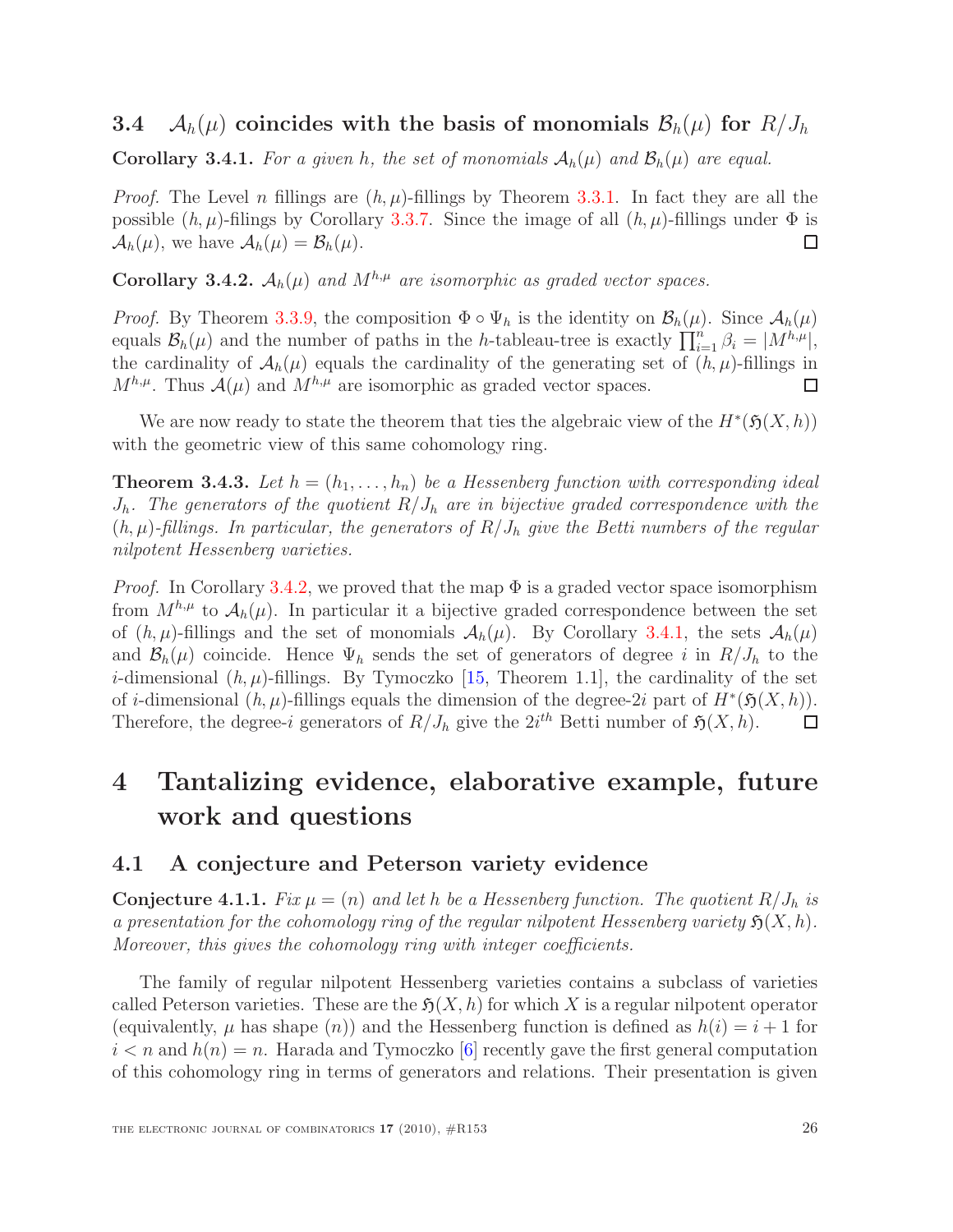via a Monk-type formula. Although computable, the presentation is computationally heavy. Computer software such as Macaulay 2 is needed to produce small examples and exhibit a basis (via Gröbner basis reduction). For small  $n$ , we explored the relationship between their presentation and mine. Thus far, the two are isomorphic as rings. Besides its ease of computation, a further advantage of my conjectural presentation is that it generalizes to all regular nilpotent Hessenberg varieties.

#### <span id="page-26-0"></span>4.2 An elaborative example

**Example 4.2.1.** Let  $h = (3, 3, 3, 4)$  be our Hessenberg function. The degree tuple is  $\beta = (1, 3, 2, 1),$  yielding the ideal  $J_h = \langle \tilde{e}_1(x_4), \tilde{e}_3(x_3, x_4), \tilde{e}_2(x_2, x_3, x_4), \tilde{e}_1(x_1, x_2, x_3, x_4)\rangle.$ More formally, we write

$$
J_h = \begin{pmatrix} x_4, \\ x_3^3 + x_3^2x_4 + x_3x_4^2 + x_4^3, \\ x_2^2 + x_2x_3 + x_2x_4 + x_3^2 + x_3x_4 + x_4^2, \\ x_1 + x_2 + x_3 + x_4 \end{pmatrix}.
$$

Since the generators of  $J_h$  form a Gröbner basis, the leading term ideal  $\langle LT(J_h)\rangle$  equals the monomial ideal  $\langle x_4, x_3^3, x_2^2, x_1 \rangle$ . Basic commutative algebra results yield that the quotient  $R/J_h$  has basis  $\{ \mathbf{x}^\alpha \mid \mathbf{x}^\alpha \notin \langle LT(J_h) \rangle \}$  giving the set

$$
\left\{ x_1^{\alpha_1} x_2^{\alpha_2} x_3^{\alpha_3} x_4^{\alpha_4} \middle| \begin{array}{c} \alpha_1 = 0, \ \alpha_2 = 0, 1 \\ \alpha_3 = 0, 1, 2, \ \alpha_4 = 0 \end{array} \right\}.
$$

So the basis  $\mathcal{B}_h(\mu)$  is  $\{1, x_2, x_3, x_2x_3, x_3^2, x_2x_3^2\}$  and agrees with Level 5 of the h-tableau-tree of Figure [3.3](#page-19-1) as expected. It has the predicted size  $\prod_{i=1}^{4} \beta_i = 1 \cdot 2 \cdot 3 \cdot 1 = 6$ . And similarly we should have exactly six possible  $(h, \mu)$ -fillings. These are given by the rule: a horizontal adjacency  $\boxed{k \ j}$  is allowed only if  $k \leq h(j)$ . Thus descents of the form  $\boxed{32}$ ,  $\boxed{311}$ , and  $\boxed{211}$  are allowed. Notice the rule allows all adjacent ascents. Below we give these fillings, their corresponding dimension pairs, and their corresponding monomials given by the function  $\Phi$  on each filling.



To our delight, we get the same monomials from the  $(h, \mu)$ -fillings as the basis of  $R/J_h$ .

### <span id="page-26-1"></span>4.3 Forthcoming work

In current joint work [\[9\]](#page-27-8) with Tymoczko, we provide a generalization  $I_h$  of the Tanisaki ideal from the Springer setting into the new setting of regular nilpotent Hessenberg varieties. We prove that these ideals  $I_h$  coincide with the ideals  $J_h$  which in turn give Gröbner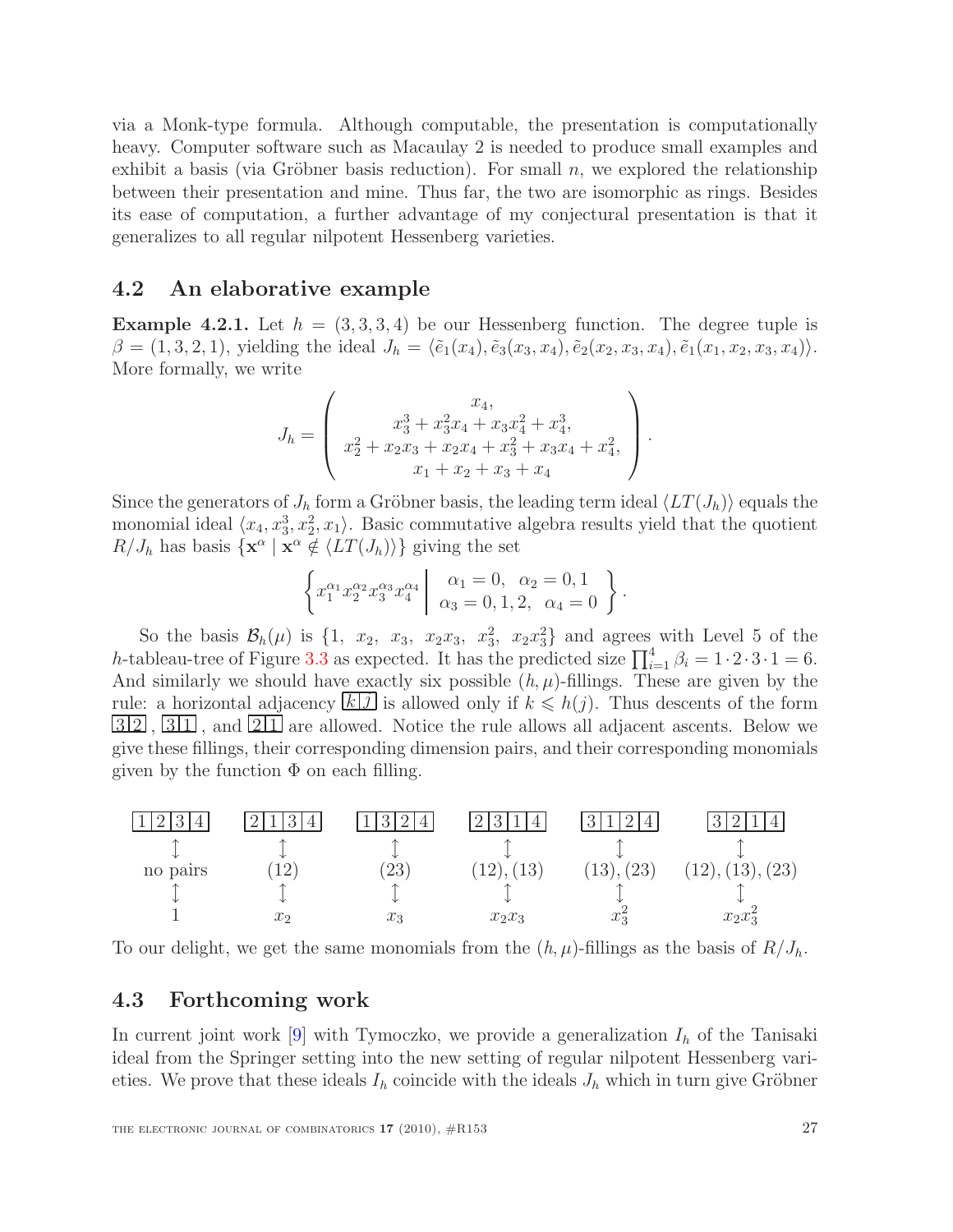bases presentations for a family of generalized Tanisaki ideals. The equality of these two families of ideals provides further support that the quotient rings  $R/J_h$  have some intimate connection with the cohomology rings of regular nilpotent Hessenberg varieties.

#### <span id="page-27-0"></span>4.4 Two open questions

#### Question 1:

We showed in Subsection [2.2](#page-7-1) that we have an inverse map  $\Psi$  if we fix  $h = (1, 2, \ldots, n)$  and let  $\mu$  vary. We showed in Subsection [3.3](#page-19-0) that we have an inverse map  $\Psi_h$  if we fix  $\mu = (n)$ and let h vary. Is there an inverse map  $\Psi_{h,\mu}$  which incorporates both the h-function and the shape  $\mu$ ?

#### Question 2:

Is there a direct topological proof that our quotient ring  $R/J_h$  is the cohomology ring of the regular nilpotent Hessenberg varieties?

## <span id="page-27-6"></span>References

- <span id="page-27-1"></span>[1] R. Biagioli, S. Faridi, and M. Rosas. The defining ideals of conjugacy classes of nilpotent matrices and a conjecture of Weyman. Int. Math. Res. Not. IMRN, 2008.
- <span id="page-27-3"></span>[2] C. De Concini and C. Procesi. Symmetric functions, conjugacy classes and the flag variety. Invent. Math., 64(2):203–219, 1981.
- <span id="page-27-9"></span>[3] F. De Mari, C. Procesi, and M. A. Shayman. Hessenberg varieties. Trans. Amer. Math. Soc., 332(2):529–534, 1992.
- [4] W. Fulton. Young tableaux: With applications to representation theory and geometry, volume 35 of London Mathematical Society Student Texts. Cambridge University Press, Cambridge, 1997.
- <span id="page-27-4"></span><span id="page-27-2"></span>[5] A. M. Garsia and C. Procesi. On certain graded  $S_n$ -modules and the  $q$ -Kostka polynomials. Adv. Math., 94(1):82–138, 1992.
- [6] M. Harada and J. Tymoczko. A positive Monk formula in the  $S^1$ -equivariant cohomology of Type A Peterson varieties.  $arXiv:0908.3517v1$  [math.AG], 2009.
- <span id="page-27-7"></span><span id="page-27-5"></span>[7] B. Kostant. Lie group representations on polynomial rings. Amer. J. Math., 85:327– 404, 1963.
- [8] A. Mbirika. Analysis of symmetric function ideals: Towards a combinatorial description of the cohomology ring of Hessenberg varieties. PhD thesis, University of Iowa, 2010.
- <span id="page-27-8"></span>[9] A. Mbirika and J. Tymoczko. Ideals of truncated symmetric functions that generalize the Tanisaki ideal, (in progress), 2010.
- <span id="page-27-10"></span>[10] E. Sommers and J. Tymoczko. Exponents for B-stable ideals. Trans. Amer. Math. Soc., 358(8):3493–3509, 2006.